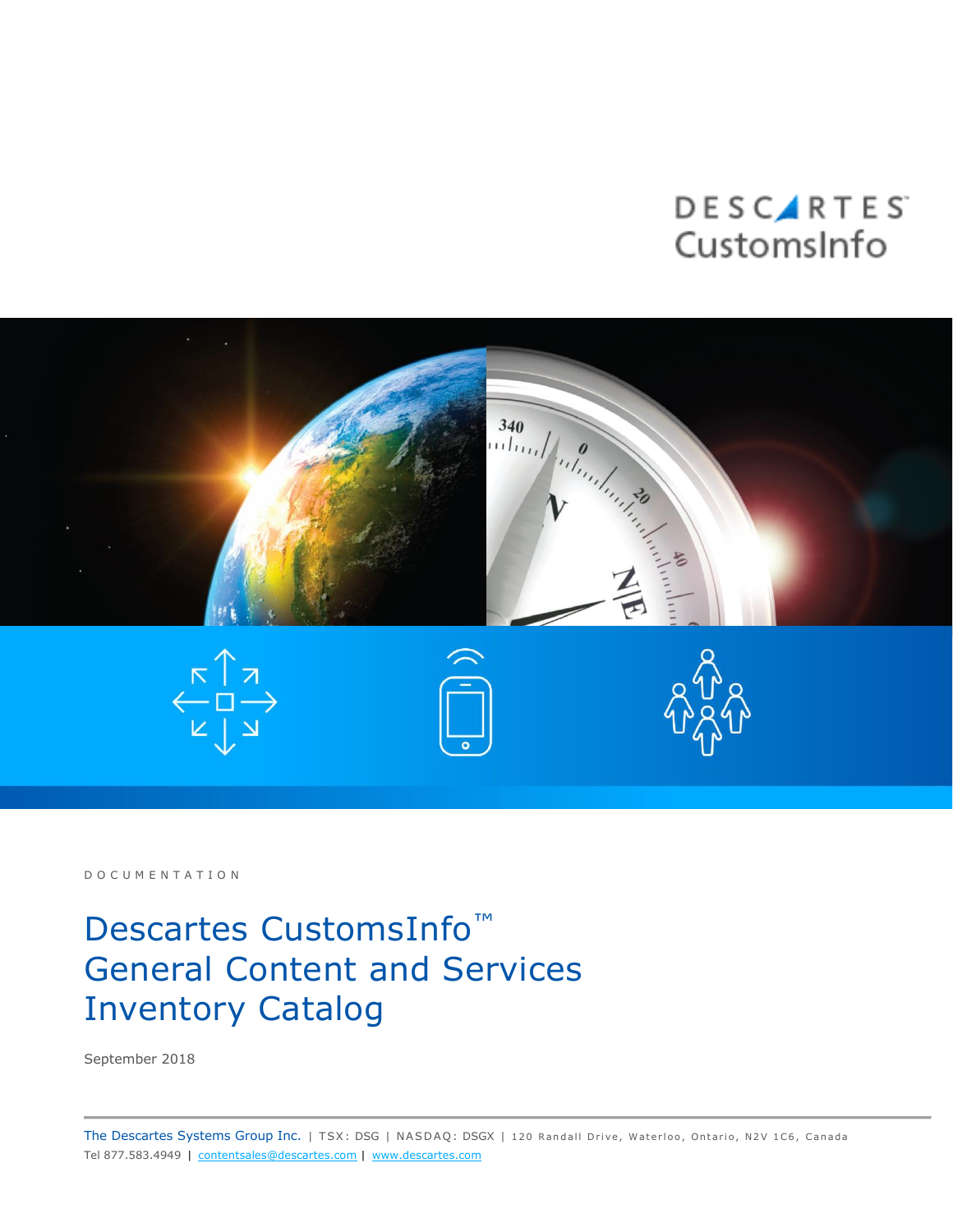#### **Contents**

Ask your Client Manager about our other catalog offerings: Descartes CustomsInfo™ Content for SAP GTS and Descartes CustomsInfo<sup>™</sup> Content for Oracle GTM.

The Descartes Systems Group Inc. | TSX: DSG | NASDAQ: DSGX | 120 Randall Drive, Waterloo, Ontario, N2V 1C6, Canada Tel 800.419.8495 | contentsales@descartes.com | www.descartes.com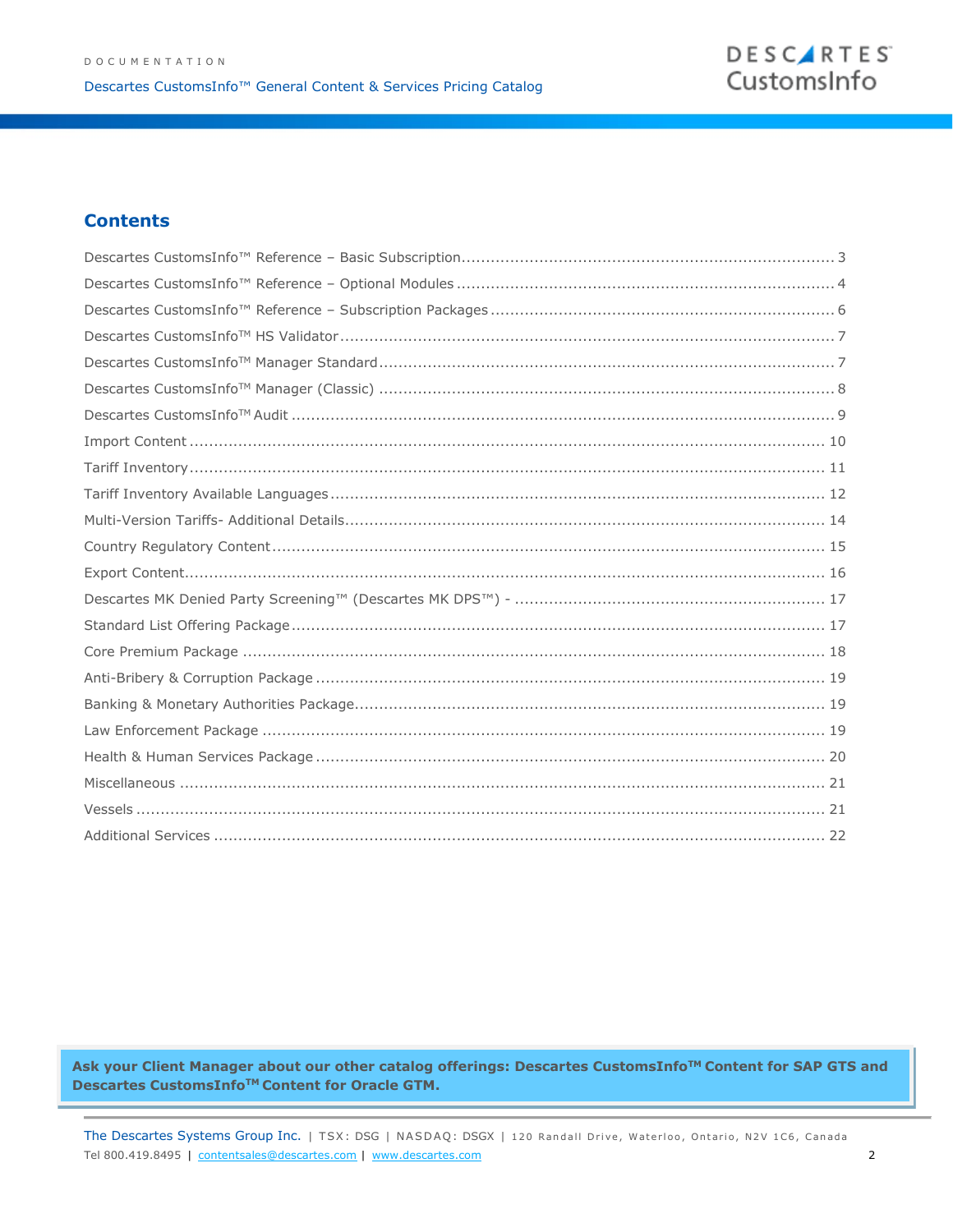Descartes CustomsInfo<sup>™</sup> Reference is an online subscription database featuring over 6 million trade-related reference documents as well as interactive tools and resources that enhance and assist trade research and compliance. See descriptions of content and modules below:

#### <span id="page-2-0"></span>**Descartes CustomsInfo™ Reference – Basic Subscription**

#### **US Content**

- US Ruling Documents (over 253,000 rulings), including 40,000+ Descartes Customs Info™ added rulings found on no other electronic database
- US Harmonized Tariff Schedule
- World Customs Organization (WCO) Explanatory Notes (2017 Correlation Tables)
- US Customs and Border Protection (CBP) Decisions
- US CBP Bulletins
- US Court of International Trade (CIT) cases since 1980; cases from the Court of Appeals for the Federal Circuit since 1989
- US Court of Appeals for the Federal Circuit (CAFC) cases
- US Code of Federal Regulations Title 19
- US Schedule B export tables
- US Toxic Substances Control Act (TSCA) Chemical Substances Inventory
- US Title 19 Code
- Anti-Dumping Duties/Countervailing Duties (ADD/CVD) and Scope Decisions
- US Ports and Brokers
- Administrative Messages
- US Customs related documents (Product-origin Marking Guide, Importers Record keeping Compliance Handbook, Valuation Encyclopedia, etc.)
- US Title 15 Code
- US Export Commerce Control documents
- Current year's Federal Register
- Ozone Depleting Chemicals
- US State Dept. International Traffic in Arms Regulations (ITAR) - US Quota Book **Transmittals**
- US HTS Archives
- US Schedule B Archives

#### **European Union Content**

- EU Binding Tariff Information (EBTI)
- EU Harmonized Schedule (EN, DE, FR)
- EUCN Explanatory Notes
- EU Export Codes (INTRASTAT )
- Consolidated Implementing provisions (CCIP)
- ADD/CVD (New!)
- EU Dual Use
- Rules of Origin
- **EU Archived HS**
- EU Archived Export Codes

#### **Norway Content**

- Norway Harmonized Schedule
- Norway Archived HS

#### **Switzerland Content**

- Swiss Harmonized Schedule (EN, DE, FR)
- Swiss Export Codes with OGA
- Swiss Classification Decisions
- Swiss Archived HTS
- Swiss Archived Export Codes

#### **International Content**

• WCO Opinions Compendium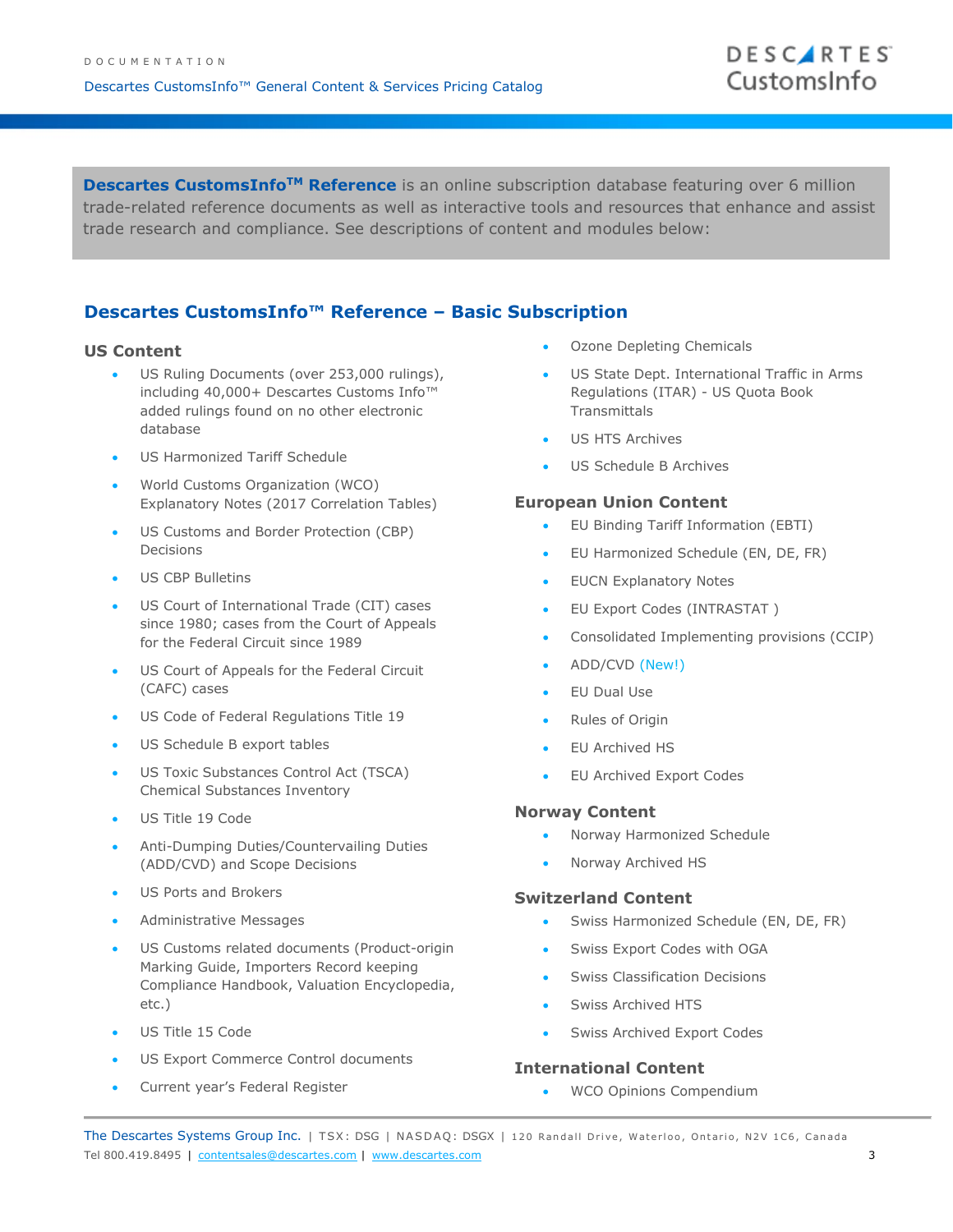- WCO Explanatory Notes (2017 Correlation Tables)
- WCO Explanatory Notes Archives

#### **Trade Agreement Content**

• Trade Agreement text and annexes for North America, European Union, Asia Pacific, Latin America, South America and Africa

#### **Research Tools**

- Denied Party Screening Tool
- US PGA Codes and Lookup Tool
- HS Correlation Tables for WCO Change year
- ADD/CVD Codes and Lookup Tool
- Trade research guides and information

# <span id="page-3-0"></span>**Descartes CustomsInfo™ Reference – Optional Modules**

#### **Canada**

- Current and past Canada Harmonized Tariff Schedule linked to the USHTS, MXHTS and WCO Explanatory notes
- NAFTA Rules of Origin
- Canada Anti-Dumping and Countervailing duties
- Canada Advance Rulings for Tariff Classification
- Canada Case Law
- Canadian D-Memos
- Customs Notices & Proposals
- Acts and Regulations
- Canada Dual Use

#### **Mexico**

- Current and past Mexican Harmonized Tariff Schedule linked into the USHTS, CNHTS, and WCO Explanatory notes
- Mexico Anti-Dumping and Countervailing Duties
- Mexico Dual Use

#### **Federal Register Alerts**

• An automated daily search through the Federal Register is geared to extract in full text any new information concerning customs and trade issues. The results are sent directly to your inbox for your convenience.

#### **Global Tariffs and International Mapping**

Easily search international country tariffs in English or the native language via keyword or by HS code. Our solution makes foreign classification possible for trade professionals as well as users who require a quick overview. Results include Duties, Taxes, VAT, Harbor Fees, Maintenance Fees, Arbitrary Fees and Veterinary Fees.

#### **GISTnet (Export Country Guides)**

GISTnet provides a variety of general trade, transportation and communication information as well as detailed coverage of import documentation, transportation and customs requirements for 250 countries and territories. A number of export guides are also available.

#### **Trade Tools**

International Trade research and reference guide that includes Country Guides for 100 countries, and Trade Tools: educational guides on import/export, Incoterms, and shipping guides; BIS Regulations, Dictionary of International Trade, Trade Term Translator, ISO Code Lookup, Foreign Currency Converter and many more databases.

#### **Dual Use**

This module combines our offerings for Dual Use (controlled goods) for multiple countries. Three tabs included:

**US ECCN Finder:** A Descartes CustomsInfo™ exclusive. We purchase US Export information from Census, then build correlation tables for use in an interactive ECCN determination assistance tool. Enter a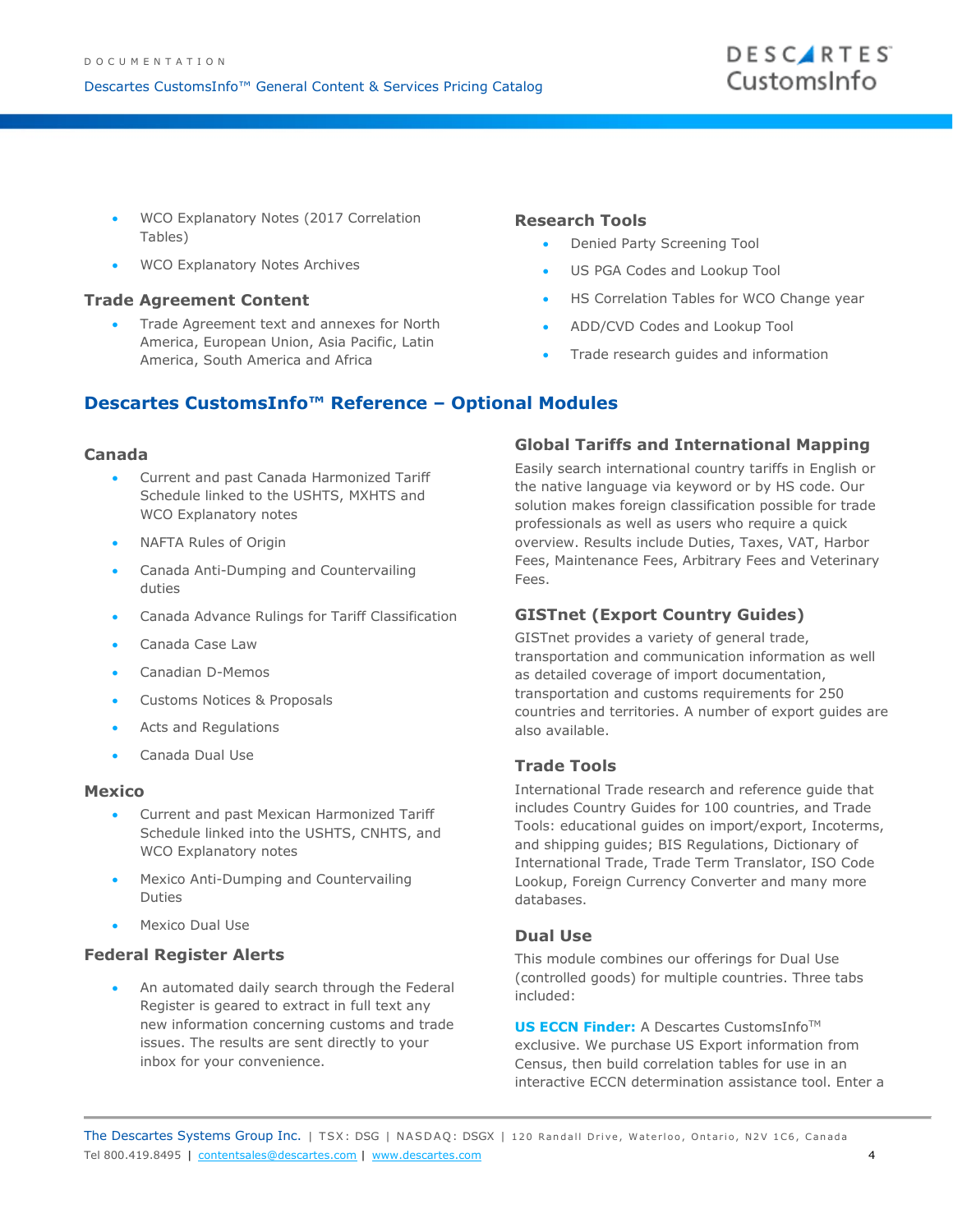Schedule B or ECCN Code and results include all of the ECCN's filed with Census for that code over the selected year period. Helps companies understand if their product is high/medium/low risk for export control.

**EU Dual Use:** Interactive search tool based on data from TARIC. Correlation between EU Export Codes and EU Dual Use Codes, helping clients to assess risk.

**Global Dual Use:** Export Controls lists for several countries from the Descartes CustomsInfo™ content library. Countries include US, EU, SG, HK, CH, MX, AU, UK, DE, NZ, TH, CA and Wassenaar.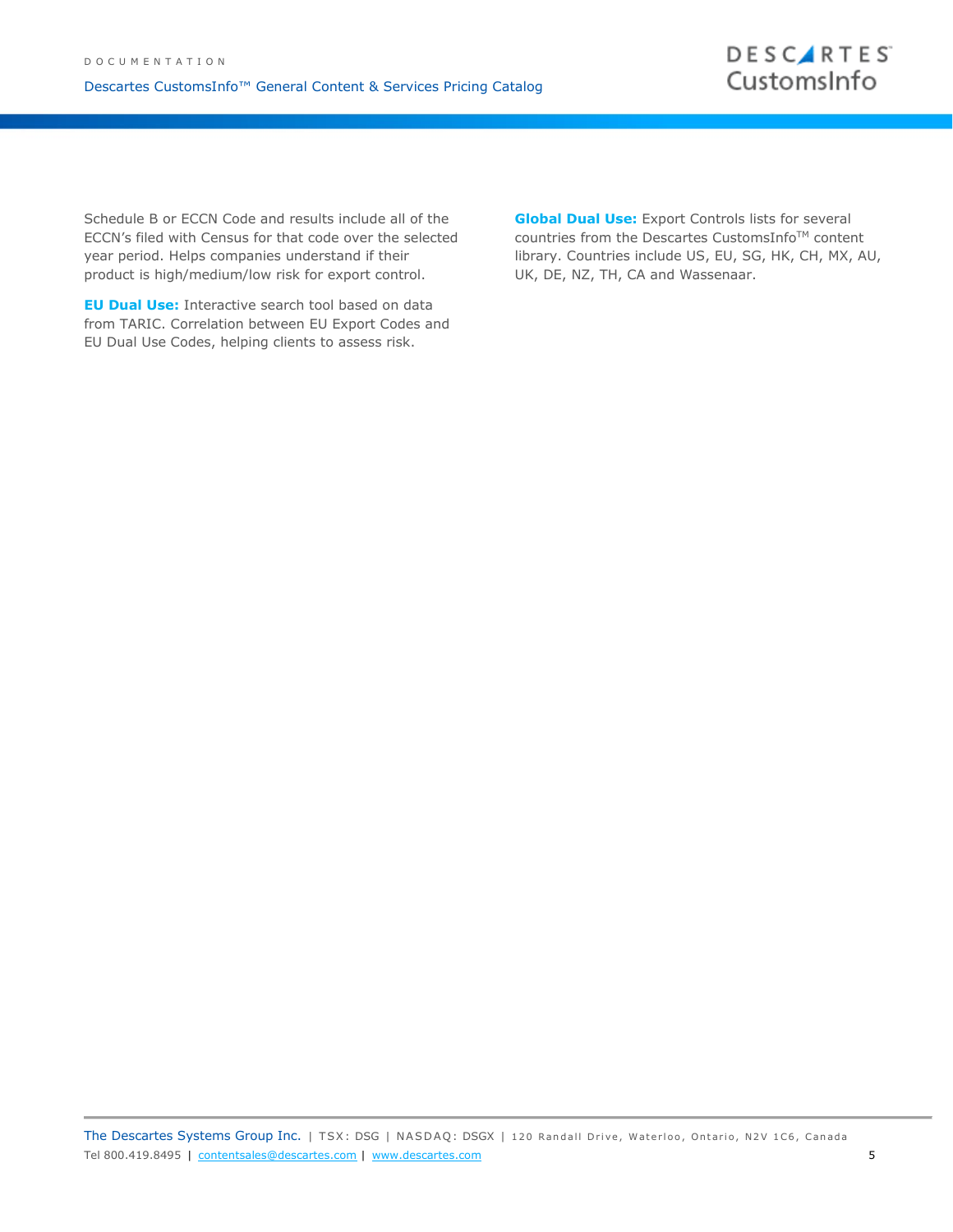## <span id="page-5-0"></span>**Descartes CustomsInfo™ Reference – Subscription Packages**

|                              | <b>Descartes CustomsInfo</b><br><b>Standard Import</b><br><b>Subscription</b> | <b>Descartes CustomsInfo</b><br><b>Premium Subscription</b>                                            |  |
|------------------------------|-------------------------------------------------------------------------------|--------------------------------------------------------------------------------------------------------|--|
| Module                       |                                                                               | *Marked modules can also be purchased a la carte<br>as stand-alone access or added to Standard access. |  |
| <b>US Rulings</b>            | $\checkmark$                                                                  | $\checkmark$                                                                                           |  |
| <b>US HTS</b>                | $\checkmark$                                                                  | $\checkmark$                                                                                           |  |
| <b>WCO Explanatory Notes</b> | $\checkmark$                                                                  | $\checkmark$                                                                                           |  |
| Title 19                     | $\checkmark$                                                                  | $\checkmark$                                                                                           |  |
| <b>USC 19</b>                | $\checkmark$                                                                  | $\checkmark$                                                                                           |  |
| <b>Customs Bulletins</b>     | $\checkmark$                                                                  | $\checkmark$                                                                                           |  |
| <b>CBP Decisions</b>         | $\checkmark$                                                                  | $\checkmark$                                                                                           |  |
| <b>ADD/CVD</b>               | $\checkmark$                                                                  | $\checkmark$                                                                                           |  |
| <b>Schedule B</b>            | $\checkmark$                                                                  | $\checkmark$                                                                                           |  |
| <b>EAR/ECCN Documents</b>    | $\checkmark$                                                                  | $\checkmark$                                                                                           |  |
| <b>Federal Register</b>      | $\checkmark$                                                                  | $\checkmark$                                                                                           |  |
| <b>Related Customs Info</b>  | $\checkmark$                                                                  | $\checkmark$                                                                                           |  |
| <b>Quota Books</b>           | $\checkmark$                                                                  | $\checkmark$                                                                                           |  |
| <b>Textile Books</b>         | $\checkmark$                                                                  | $\checkmark$                                                                                           |  |
| <b>DPL Screening Tool</b>    | $\checkmark$                                                                  | $\checkmark$                                                                                           |  |
| <b>PGA/ADD/CVD Look Ups</b>  | $\checkmark$                                                                  | $\checkmark$                                                                                           |  |
| <b>EU Rulings</b>            | $\checkmark$                                                                  | $\checkmark$                                                                                           |  |
| <b>Trade Agreements</b>      | $\checkmark$                                                                  | $\checkmark$                                                                                           |  |
| <b>Archives</b>              | $\checkmark$                                                                  | $\checkmark$                                                                                           |  |
| Canada*                      |                                                                               | $\checkmark$                                                                                           |  |
| Mexico*                      |                                                                               | $\checkmark$                                                                                           |  |
| <b>ECCN Finder*</b>          |                                                                               | $\checkmark$                                                                                           |  |
| <b>Global Tariffs*</b>       |                                                                               | $\checkmark$                                                                                           |  |
| GISTnet*                     |                                                                               | $\checkmark$                                                                                           |  |
| <b>FR Alerts*</b>            |                                                                               | $\checkmark$                                                                                           |  |
| Trade Tools*                 |                                                                               | $\checkmark$                                                                                           |  |

The Descartes Systems Group Inc. | TSX: DSG | NASDAQ: DSGX | 120 Randall Drive, Waterloo, Ontario, N2V 1C6, Canada Tel 800.419.8495 | [contentsales@descartes.com](mailto:contentsales@descartes.com) | [www.descartes.com](http://www.descartes.com/) 6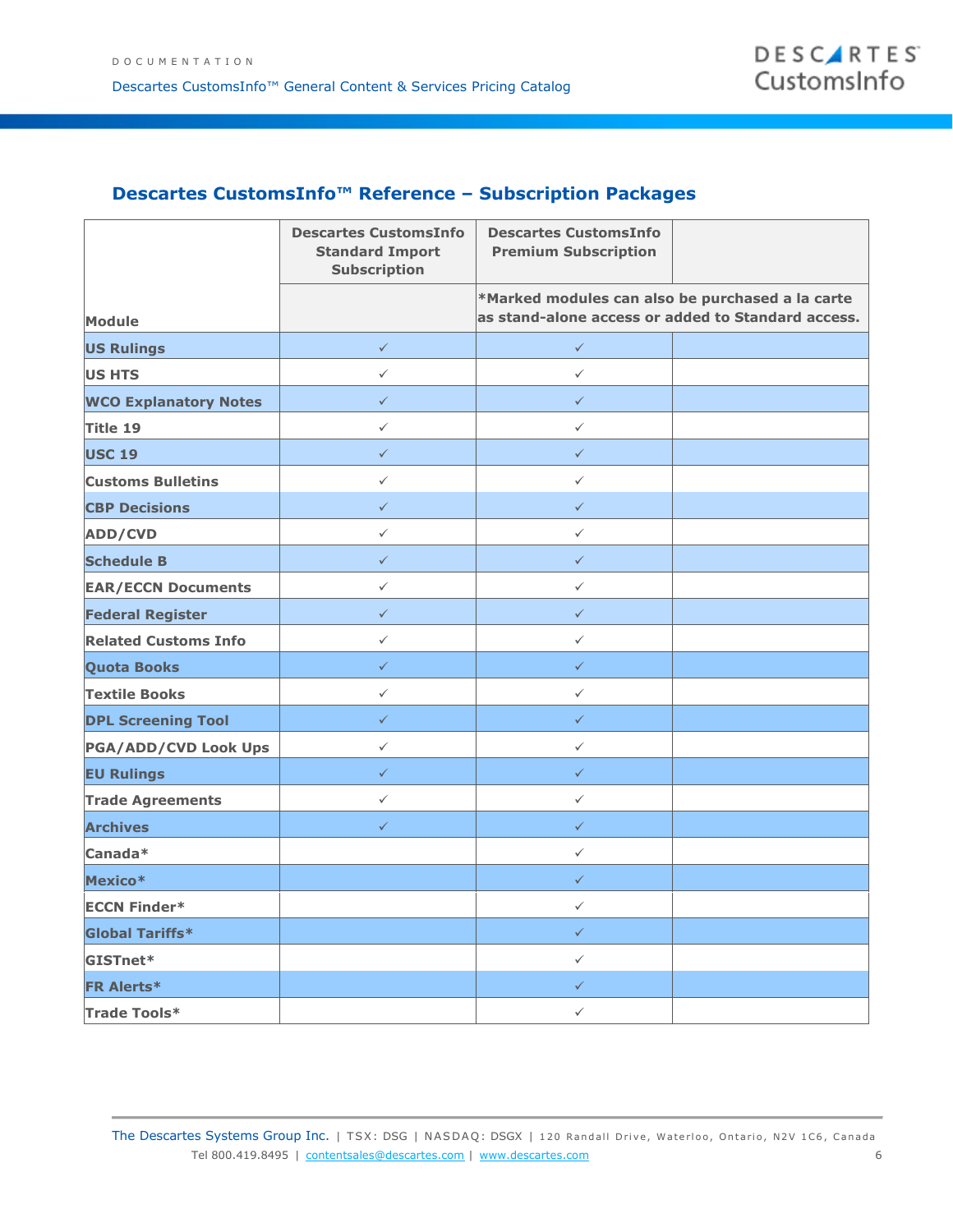**Descartes CustomsInfoTM Manager** is a powerful, SaaS-based solution that enables clients to manage compliance down to the SKU, part or item level. This classification workbench can connect multiple business units over a single platform which includes role-based permissions and workflow processes, document management and audit trails to create visibility and control over compliance processes. The CI Manager interface can be customized to meet the client's specific classification requirements and can be integrated to communicate with existing ERP systems. Available in three separate formats to suit a client's specific business needs: HS Validator, Standard and Classic (Custom).

#### <span id="page-6-0"></span>**Descartes CustomsInfoTM HS Validator**

Increase classification efficiency and accuracy with the Descartes CustomsInfo™ HS Validator, a cloud based, item tool, designed to help businesses perform a rapid review of all their tariff codes to ensure that they are still active. If they are inactive, the solution provides an ability for rapid reassignment.

#### **Configuration Options**

- Small Clients (<10,000 items). Includes up to 5 country tariff schedules
- Mid-tier Clients (>10,000 <50,000). Includes up to 8 country tariff schedules
- Larger Clients (>50,000 items <125,000). Includes up to 10 country tariff schedules

Ask your client manager for a detailed brochure.

# <span id="page-6-1"></span>**Descartes CustomsInfoTM Manager Standard**

**Descartes CustomsInfo™ Manager "Standard"** or "Lite" is a global trade item master, item compliance solution which allows companies to upload item data for tariff classification and compliance purposes. The Standard model is a structured system where required fields and processes have been pre-applied for rapid deployment. Includes pre-formatted item master, workflows, reports and export functionality.

Ask your client manager for a detailed brochure.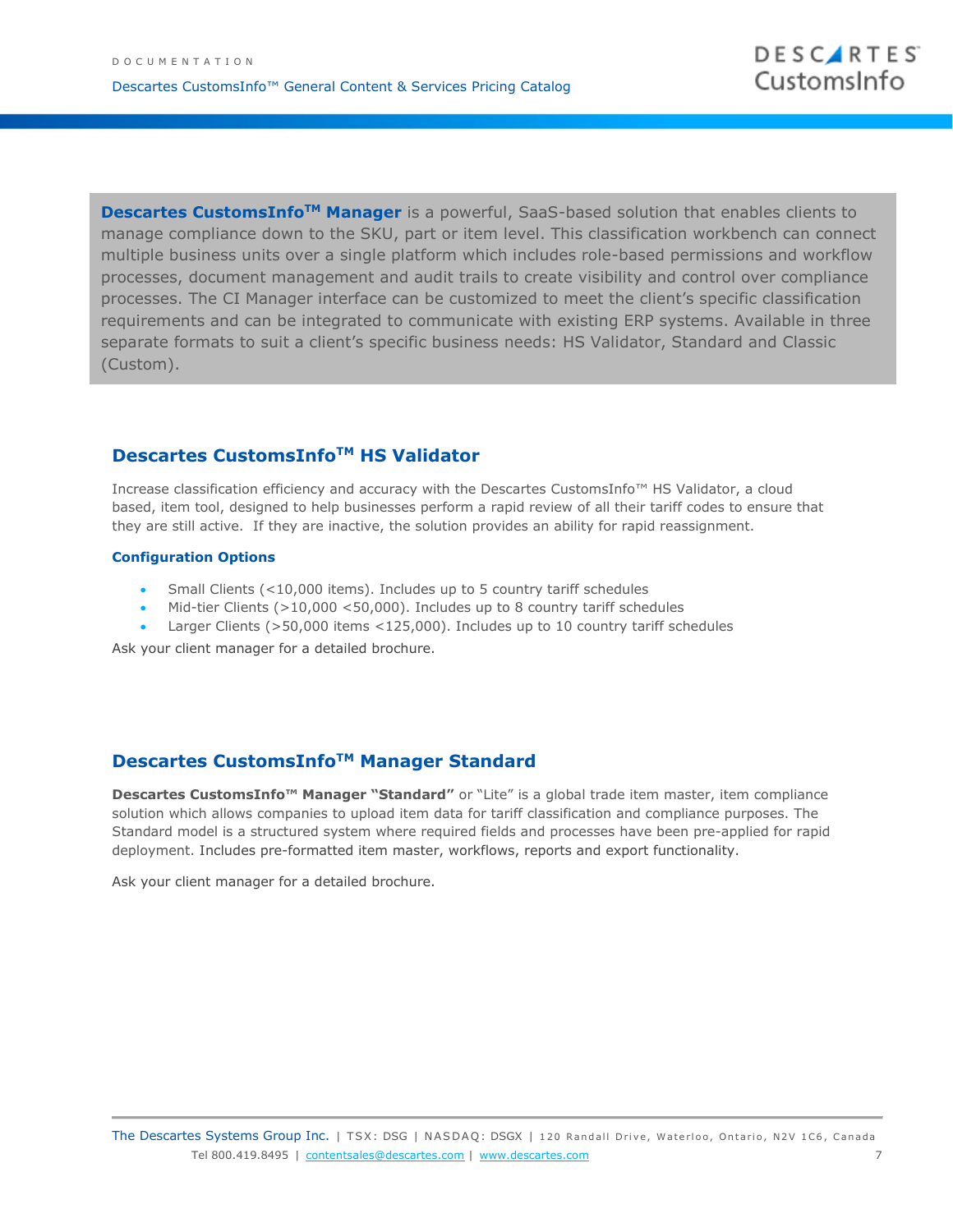## <span id="page-7-0"></span>**Descartes CustomsInfoTM Manager (Classic)**

**Descartes CustomsInfo™ Manager** is a global trade item master, item compliance solution which allows companies to upload item data for tariff classification and compliance purposes. This is a fully customized and configured solution for clients with more complex requirements, or who need to integrate with ERPs or Trade Management solutions.

| <b>Product</b>                                            | <b>Description</b>                                                                                                                                                                                                                 |
|-----------------------------------------------------------|------------------------------------------------------------------------------------------------------------------------------------------------------------------------------------------------------------------------------------|
| Initial Client Set up and Configuration                   | One-time client installation and configuration fee. Actual pricing<br>depends on client requirements, please<br>call your client manager for details.                                                                              |
| CI Manager User Seats                                     |                                                                                                                                                                                                                                    |
| <b>Classification Module</b>                              | Anchor country tariff for classification - US or WCO. Client selects<br>one.                                                                                                                                                       |
| CI Manager Country Tariff Files                           | Country HS files can be loaded into the HTS Mapping Module for<br>classification and country mapping. See table on page 9 for list of<br>available countries. Volume discounts available, call your client<br>manager for details. |
| Revalidator Module                                        | Automatically implement country tariff updates and classifications.<br>Includes one anchor country.                                                                                                                                |
| Revalidator - Additional Countries                        | Volume discounts available, call your client manager for details.                                                                                                                                                                  |
| Additional Configuration/Customization<br><b>Services</b> | Additional configuration or programming based on client request<br>after completion of initial set up and configuration.                                                                                                           |
| <b>Additional CI Manager Content:</b>                     |                                                                                                                                                                                                                                    |
| <b>Country Export Codes</b>                               | Export Tariffs for the following countries: U.S. Schedule B;<br>Australia, Japan, Switzerland                                                                                                                                      |
| Revalidator Country Export files                          | Country Export Tariffs for use in Revalidator Module                                                                                                                                                                               |
| U.S. PGA (OGA) Codes                                      | U.S. PGA Codes from CBP's ABI system                                                                                                                                                                                               |
| <b>ECCN Module</b>                                        | <b>ECCN Module</b>                                                                                                                                                                                                                 |
| EU HS-Dual Use Concordance Table                          | EU HS Code and Dual Use Code Correlation Table                                                                                                                                                                                     |
| Country Regulations/Country Regs Module                   | Country OGA regulatory data for use in the Country Regs Module,<br>for the following countries: MX, SG, TH, TW, CA and CN. Ask your<br>client manager for details.                                                                 |
| Additional Configuration/Customization<br>Services        | Additional configuration or programming based on client request<br>after completion of initial set up and configuration.                                                                                                           |

The Descartes Systems Group Inc. | TSX: DSG | NASDAQ: DSGX | 120 Randall Drive, Waterloo, Ontario, N2V 1C6, Canada Tel 800.419.8495 | [contentsales@descartes.com](mailto:contentsales@descartes.com) | [www.descartes.com](http://www.descartes.com/) 8 8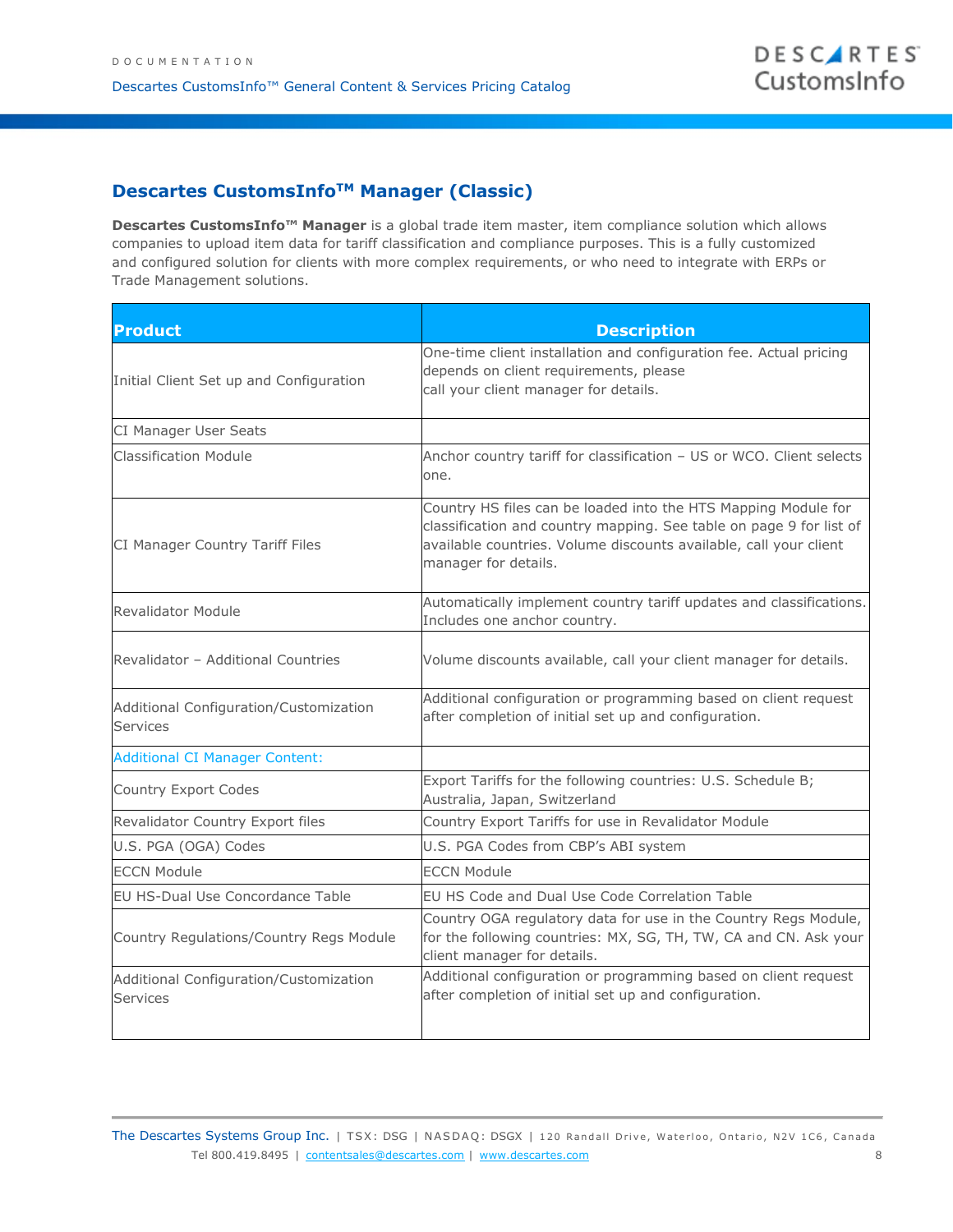**Descartes CustomsInfoTM Audit** is a sophisticated trade data analysis and verification solution that enables or enhances Customs-related audits and digital data analysis. The solution can expand the capabilities of CI Manager or can serve as a stand-alone product.

#### <span id="page-8-0"></span>**Descartes CustomsInfoTM Audit**

| <b>Product</b>                                            | <b>Description</b>                                                                                                                                    |
|-----------------------------------------------------------|-------------------------------------------------------------------------------------------------------------------------------------------------------|
| Initial Client Set up and Configuration                   | One-time client installation and configuration fee. Actual<br>pricing depends on client requirements, please<br>call your client manager for details. |
| CI Audit User Seats                                       |                                                                                                                                                       |
| Additional Configuration/Customization<br><b>Services</b> | Additional configuration or programming based on client<br>request after completion of initial set up and configuration.                              |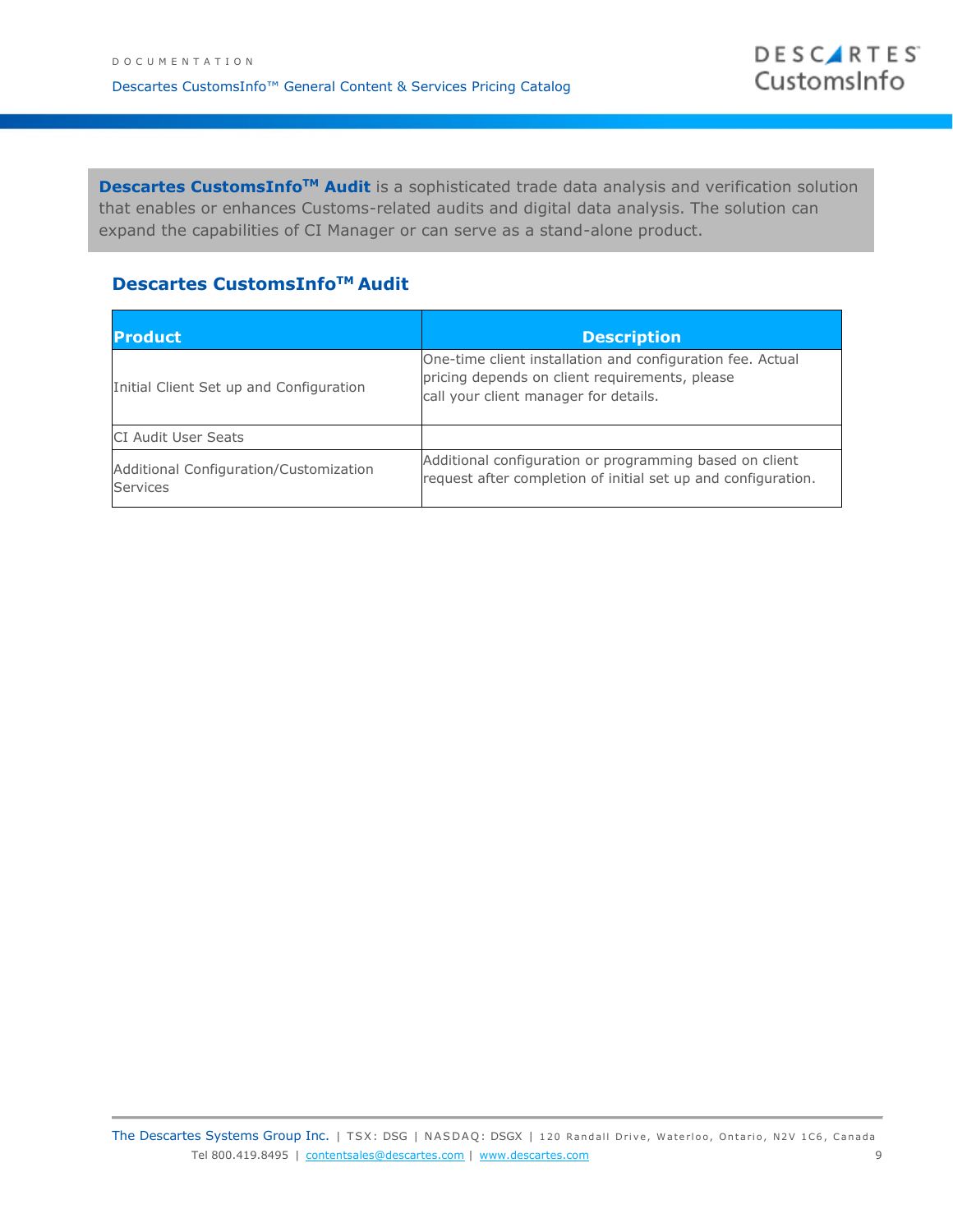# <span id="page-9-0"></span>**Import Content**

| <b>Product</b>                                                                                                       | <b>Description</b>                                                                                                                                                                                                                                                                                                                                                                                               |
|----------------------------------------------------------------------------------------------------------------------|------------------------------------------------------------------------------------------------------------------------------------------------------------------------------------------------------------------------------------------------------------------------------------------------------------------------------------------------------------------------------------------------------------------|
| International HS tables for any country,<br>except the EU and US with ABI PGA flags                                  | Includes updates, HS codes, descriptions, rates, trade<br>agreements, etc. See country inventory and available languages<br>on the following pages.                                                                                                                                                                                                                                                              |
| US HTS with ABI PGA Codes                                                                                            | Descartes CustomsInfo exclusive                                                                                                                                                                                                                                                                                                                                                                                  |
| <b>EU Tariff</b>                                                                                                     | Monthly updates. Also available in single files for individual EU<br>countries.                                                                                                                                                                                                                                                                                                                                  |
| World Customs Organization (WCO) 6                                                                                   |                                                                                                                                                                                                                                                                                                                                                                                                                  |
| <b>AHTN-ASFAN Harmonized Tariff</b><br>Nomenclature                                                                  |                                                                                                                                                                                                                                                                                                                                                                                                                  |
| Landed Cost Data Per Country                                                                                         | Includes all updates. This covers the entire Descartes<br>CustomsInfo duty and tax library and data dictionary<br>documentation. These tables enable developers to write code<br>directly to and query data for use in ecommerce sites, PLM,<br>finance and ERP applications. Please contact your Client<br>Manager for sample data and details on specific schemas for<br>global trade management applications. |
| HTS Web Services Landed Cost Data Per<br>Country (Up to 26000 queries, call for<br>additional transactional pricing) | Please contact us for API specifications                                                                                                                                                                                                                                                                                                                                                                         |
| Customs Offices for US, FR, GB and CH                                                                                | Please contact us for details                                                                                                                                                                                                                                                                                                                                                                                    |
| De Minimis Table                                                                                                     | DeMinimis Rules indicate if a country has a minimum value per<br>consignment on imports below which duty and tax will be<br>waived. Includes 217 countries.                                                                                                                                                                                                                                                      |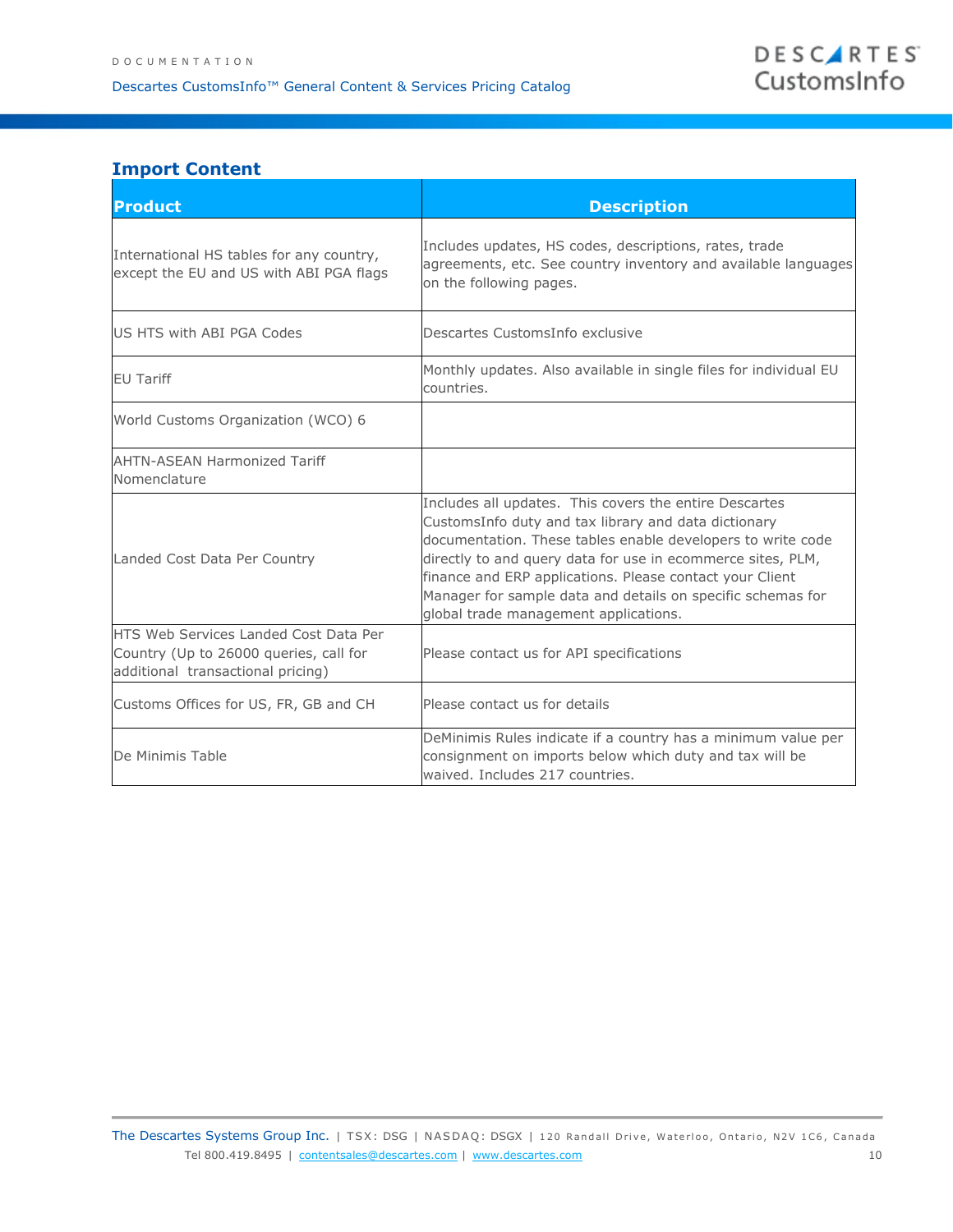## <span id="page-10-0"></span>**Tariff Inventory**

| Afghanistan            |                                 |                       |                             | Guatemala                           | Peru                        |                                |  |
|------------------------|---------------------------------|-----------------------|-----------------------------|-------------------------------------|-----------------------------|--------------------------------|--|
| Albania                |                                 | Ecuador               |                             | Guyana                              | Philippines                 |                                |  |
| Algeria                |                                 | Ecuador with TNAN*    |                             | <b>Honduras</b>                     |                             | Philippines AHTN 11*           |  |
| Angola                 |                                 | Egypt                 |                             | Hong Kong                           | Qatar                       |                                |  |
| Anguilla               |                                 | El Salvador           |                             | Iceland                             |                             | Russian Federation             |  |
| Antigua and Barbuda    |                                 | Ethiopia              |                             | India                               | Saint Kitts and Nevis       |                                |  |
| Argentina              |                                 |                       | Austria                     | Indonesia                           | Saint Lucia                 |                                |  |
| Armenia                |                                 |                       | Belaium                     | Iran, Islamic Republic of           | Saint Vincent and the       |                                |  |
| Aruba                  |                                 |                       | <b>Bulgaria</b>             | Israel                              | Grenadines                  |                                |  |
| Australia              |                                 |                       | Croatia<br>Cyprus           | Israel 9-digits*                    | Saudi Arabia                |                                |  |
| <b>Bahamas</b>         |                                 |                       | Czech Republic              | Jamaica                             | Serbia                      |                                |  |
| <b>Bahrain</b>         |                                 |                       | Denmark                     | Japan                               | Singapore                   |                                |  |
| Bangladesh             |                                 |                       | Estonia                     | Japan with NACCS Code*              |                             | Botswana                       |  |
| <b>Barbados</b>        |                                 |                       | Finland                     | Jordan                              |                             | Lesotho                        |  |
| <b>Belarus</b>         |                                 |                       | France                      | Kazakhstan                          | South Africa <sup>1</sup>   | Namibia                        |  |
|                        |                                 |                       | French Guiana               |                                     |                             | South Africa                   |  |
| <b>Belize</b>          |                                 |                       | Greece                      | Korea, Republic of                  | Sri Lanka                   | Swaziland                      |  |
| Bermuda                |                                 |                       | Guadeloupe<br>Guernsey      | Kuwait                              |                             |                                |  |
|                        | Bolivia, Plurinational State of |                       | Hungary                     | Kyrgyzstan                          | Suriname                    |                                |  |
| Bosnia and Herzegovina |                                 |                       | Ireland                     | Lao People's Democratic<br>Republic | Switzerland                 | Switzerland<br>Liechtenstein   |  |
| <b>Brazil</b>          |                                 |                       | Italy                       | Lebanon                             | Taiwan, Province of China   |                                |  |
| Brunei Darussalam      |                                 | European<br>Union $1$ | Jersey                      |                                     | Thailand                    |                                |  |
| Cambodia               |                                 |                       | Latvia                      | Macao<br>Macedonia, the former      | Trinidad and Tobago         |                                |  |
| Canada                 |                                 |                       | Lithuania                   | Yugoslav Republic of                | Tunisia                     |                                |  |
| Cayman Islands         |                                 |                       | Luxembourg                  | Malaysia                            |                             |                                |  |
| CEMAC -                | Cameroon                        |                       | Malta<br>Martinique         | Malaysia - AHTN*                    | Turkey                      |                                |  |
| The                    | Central African                 |                       | Mayotte                     | Maldives                            | Turks and Caicos Islands    |                                |  |
| Economic               | Republic<br>Chad                |                       | Monaco                      | Mauritius                           | <b>UEMOA West</b>           | <b>Benin</b><br>Burkina Faso   |  |
| and<br>Monetary        | Congo                           |                       | Netherlands                 | Mexico                              | African                     | Côte D'Ivoire                  |  |
| Community              | Equatorial                      |                       | Poland                      | Montserrat                          | Economic                    | Mali                           |  |
| of Central             | Guinea                          |                       | Portugal                    | Morocco                             | Monetary                    | Niger                          |  |
| Africa <sup>1</sup>    | Gabon                           |                       | Réunion<br>Romania          |                                     | Union $1$                   | Senegal                        |  |
| Chile                  |                                 |                       | Slovakia                    | Myanmar                             |                             | Togo                           |  |
| China                  |                                 |                       | Slovenia                    | Nepal                               | Ukraine                     |                                |  |
| Colombia               |                                 |                       | Spain                       | New Zealand                         | <b>United Arab Emirates</b> |                                |  |
| Costa Rica             |                                 |                       | Sweden                      | Nicaragua                           | <b>United States</b>        | Puerto Rico                    |  |
| Dominica               |                                 |                       | United Kingdom              | Nigeria                             |                             | <b>United States</b>           |  |
| Dominican Republic     |                                 |                       | Falkland Islands (Malvinas) | Norway                              | Uruguay                     |                                |  |
| <b>EAC East</b>        | Burundi                         | Fiji                  |                             | Oman                                | Uzbekistan                  |                                |  |
| African                | Kenya                           | Germany               |                             | Pakistan                            | of                          | Venezuela, Bolivarian Republic |  |
| Community              | Rwanda                          | Ghana                 |                             | Panama                              | Viet Nam                    |                                |  |
| Common<br>External     | Tanzania                        | Gibraltar             |                             | Papua New Guinea                    |                             |                                |  |
| Tariff <sup>1</sup>    | Uganda                          | Grenada               |                             | Paraguay                            |                             |                                |  |

\*See Page 13 for additional information.

1 – Customs Unions: For countries in customs unions, tariffs can be sold as one file with the tariff that covers all countries included in the customs union and duties are included, while taxes are not. If taxes for each country are needed, each country's tariff must be purchased as individual tariff files.

The Descartes Systems Group Inc. | TSX: DSG | NASDAQ: DSGX | 120 Randall Drive, Waterloo, Ontario, N2V 1C6, Canada Tel 800.419.8495 | [contentsales@descartes.com](mailto:contentsales@descartes.com) | [www.descartes.com](http://www.descartes.com/) 11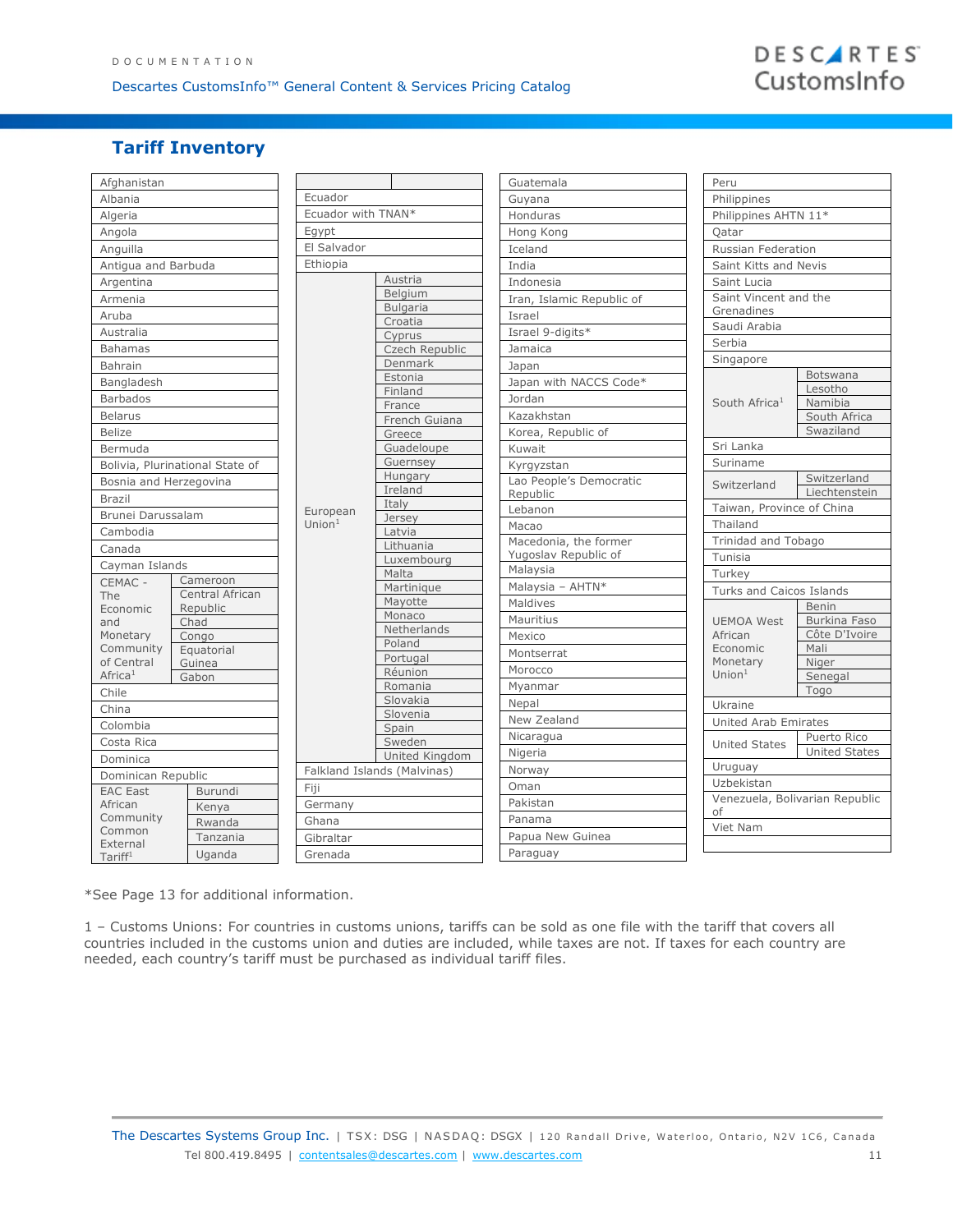# <span id="page-11-0"></span>**Tariff Inventory Available Languages**

| <b>Country</b>                                              | <b>Language</b>        |
|-------------------------------------------------------------|------------------------|
| <b>AHTN - ASEAN</b><br>Harmonized<br>Tariff<br>Nomenclature | English                |
| Albania                                                     | Albanian, English      |
| Algeria                                                     | English, French        |
| Angola                                                      | English,<br>Portuguese |
| Anguilla                                                    | English                |
| Antigua and<br>Barbuda                                      | English                |
| Argentina                                                   | English, Spanish       |
| Armenia                                                     | English, Russian       |
| Aruba                                                       | Dutch, English         |
| Australia                                                   | English                |
| Australian Export<br>Codes                                  | English                |
| Austria                                                     | See EU Languages       |
| <b>Bahamas</b>                                              | English                |
| <b>Bahrain</b>                                              | English                |
| Bangladesh                                                  | English                |
| <b>Barbados</b>                                             | English                |
| <b>Belarus</b>                                              | English, Russian       |
| Belgium                                                     | See EU Languages       |
| <b>Belize</b>                                               | English                |
| Bermuda                                                     | English                |
| Bolivia,<br>Plurinational<br>State of                       | English, Spanish       |
| Bosnia and<br>Herzegovina                                   | Bosnian, English       |
| Brazil                                                      | English,<br>Portuguese |
| <b>Brunei</b><br>Darussalam                                 | English                |
| <b>Bulgaria</b>                                             | See EU Languages       |
| Cambodia                                                    | English                |
| Canada                                                      | English, French        |

| <b>Country</b>                                                            | <b>Language</b>  |
|---------------------------------------------------------------------------|------------------|
| Canadian Export<br>Codes                                                  | English, French  |
| Cayman Islands                                                            | English          |
| CEMAC - The<br>Economic and<br>Monetary<br>Community of<br>Central Africa | English, French  |
| Chile                                                                     | English, Spanish |
| China                                                                     | Chinese, English |
| Chinese Export<br>Codes                                                   | Chinese, English |
| Colombia                                                                  | English, Spanish |
| Costa Rica                                                                | English, Spanish |
| Croatia                                                                   | See EU Languages |
| Cyprus, Republic<br>of                                                    | See EU Languages |
| Czech Republic                                                            | See EU Languages |
| Denmark                                                                   | See EU Languages |
| Dominica                                                                  | English          |
| Dominican<br>Republic                                                     | English, Spanish |
| EAC - East<br>African<br>Community<br>Common<br><b>External Tariff</b>    | English          |
| Ecuador                                                                   | English, Spanish |
| Ecuador with<br><b>TNAN</b>                                               | English, Spanish |
| Egypt                                                                     | English          |
| El Salvador                                                               | English, Spanish |
| Ethiopia                                                                  | English          |
| Estonia                                                                   | See EU Languages |

| Country                        | Language                                                                                                                                                                                                                                                 |
|--------------------------------|----------------------------------------------------------------------------------------------------------------------------------------------------------------------------------------------------------------------------------------------------------|
| EU                             | Bulgarian,<br>Croatian, Czech,<br>Danish, Dutch,<br>English, Estonian,<br>Finnish, French,<br>German, Greek<br>(Modern),<br>Hungarian,<br>Italian, Latvian,<br>Lithuanian, Polish,<br>Portuguese,<br>Romanian,<br>Slovak, Slovenian,<br>Spanish, Swedish |
| EU Export Codes                | Bulgarian,<br>Croatian, Czech,<br>Danish, Dutch,<br>English, Estonian,<br>Finnish, French,<br>German, Greek<br>(Modern),<br>Hungarian,<br>Italian, Latvian,<br>Lithuanian, Polish,<br>Portuguese,<br>Romanian,<br>Slovak, Slovenian,<br>Spanish, Swedish |
| EU pre-year-<br>change         | Bulgarian,<br>Croatian, Czech,<br>Danish, Dutch,<br>English, Estonian,<br>Finnish, French,<br>German, Greek<br>(Modern),<br>Hungarian,<br>Italian, Latvian,<br>Lithuanian, Polish,<br>Portuguese,<br>Romanian,<br>Slovak, Slovenian,<br>Spanish, Swedish |
| Falkland Islands<br>(Malvinas) | English                                                                                                                                                                                                                                                  |
| Finland                        | See EU Languages                                                                                                                                                                                                                                         |
| Fiji                           | English                                                                                                                                                                                                                                                  |
| France                         | See EU Languages                                                                                                                                                                                                                                         |
| Germany                        | English, German                                                                                                                                                                                                                                          |
| Ghana                          | English                                                                                                                                                                                                                                                  |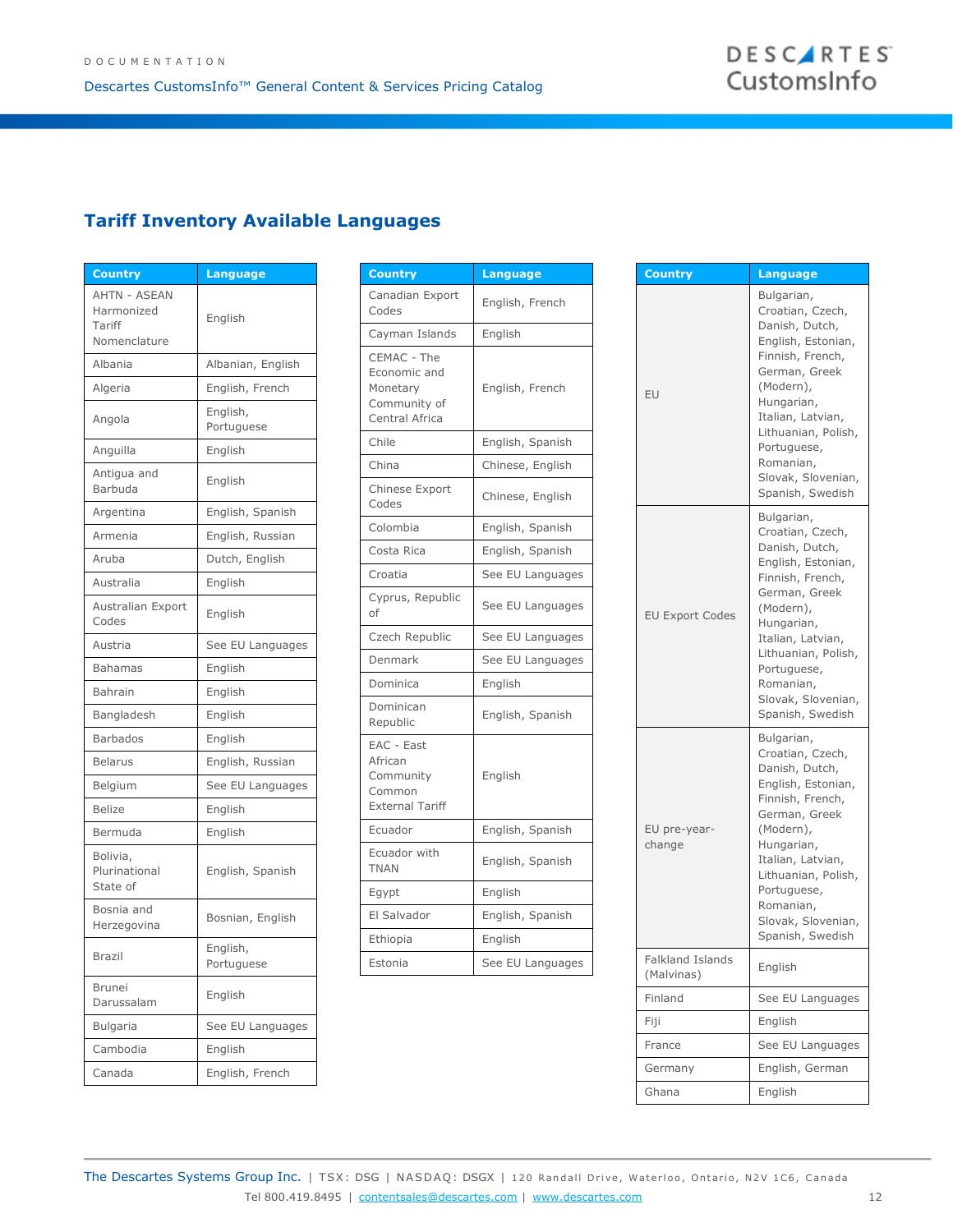# DESC⊿RTES<br>CustomsInfo

| <b>Country</b>                                   | <b>Language</b>        |
|--------------------------------------------------|------------------------|
| Gibraltar                                        | English                |
| Greece                                           | See EU Languages       |
| Grenada                                          | English                |
| Guatemala                                        | English, Spanish       |
| Guyana                                           | English                |
| Honduras                                         | English, Spanish       |
| Hong Kong                                        | Chinese, English       |
| Hungary                                          | See EU Languages       |
| Iceland                                          | English, Icelandic     |
| India                                            | English                |
| Indonesia                                        | English,<br>Indonesian |
| Iran, Islamic<br>Republic of                     | English                |
| Ireland                                          | See EU Languages       |
| Israel                                           | English                |
| Israel 9-digits                                  | English                |
| Italy                                            | See EU Languages       |
| Jamaica                                          | English                |
| Japan                                            | English, Japanese      |
| Japan with<br><b>NACCS Code</b>                  | English, Japanese      |
| Japanese Export<br>Codes                         | English, Japanese      |
| Jordan                                           | English                |
| Kazakhstan                                       | English, Russian       |
| Korea, Republic<br>оf                            | English, Korean        |
| Kuwait                                           | Arabic, English        |
| Kyrgyzstan                                       | English, Russian       |
| Lao People's<br>Democratic<br>Republic           | English                |
| Latvia                                           | See EU Languages       |
| Lebanon                                          | English                |
| Lithuania                                        | See EU Languages       |
| Luxembourg                                       | See EU Languages       |
| Macao                                            | English                |
| Macedonia, the<br>former Yugoslav<br>Republic of | English                |

| <b>Country</b>           | <b>Language</b>     |
|--------------------------|---------------------|
| Malaysia                 | English             |
| Malaysia - AHTN          | English             |
| Maldives                 | English             |
| Malta                    | See EU Languages    |
| Mauritius                | English             |
| Mexico                   | English, Spanish    |
| Montserrat               | English             |
| Morocco                  | English, French     |
| Myanmar                  | English             |
| Nepal                    | English             |
| Netherlands              | See EU Languages    |
| New Zealand              | English             |
| Nicaragua                | English, Spanish    |
| Nigeria                  | English             |
|                          | English,            |
| Norway                   | Norwegian<br>Bokmål |
| Oman                     | Arabic, English     |
| Pakistan                 | English             |
| Panama                   | English, Spanish    |
| Papua New                |                     |
| Guinea                   | English             |
| Paraguay                 | English, Spanish    |
| Peru                     | English, Spanish    |
| Philippines              | English             |
| Philippines<br>AHTN 11   | English             |
| Poland                   | See EU Languages    |
| Portugal                 | See EU Languages    |
| Qatar                    | Arabic, English     |
| Romania                  | See EU Languages    |
| Russian<br>Federation    | English, Russian    |
| Saint Kitts and<br>Nevis | English             |
| Saint Lucia              | English             |
| Saint Vincent<br>and the |                     |
| Grenadines               | English             |
| Saudi Arabia             | Arabic, English     |
| Serbia                   | English, Serbian    |

| <b>Country</b>                                          | <b>Language</b>            |
|---------------------------------------------------------|----------------------------|
|                                                         |                            |
| Singapore                                               | English                    |
| Slovakia                                                | See EU Languages           |
| Slovenia                                                | See EU Languages           |
| South Africa                                            | English                    |
| Spain                                                   | See EU Languages           |
| Sri Lanka                                               | English                    |
| Suriname                                                | English                    |
| Sweden                                                  | See EU Languages           |
| <b>Swiss Export</b><br>Codes                            | English, French,<br>German |
| Switzerland                                             | English, French,<br>German |
| Taiwan, Province<br>of China                            | Chinese, English           |
| Thailand                                                | English, Thai              |
| Trinidad and<br>Tobago                                  | English                    |
| Tunisia                                                 | French                     |
| Turkey                                                  | English, Turkish           |
| <b>Turks and Caicos</b><br>Islands                      | English                    |
| <b>UEMOA West</b><br>African Economic<br>Monetary Union | English, French            |
| United Kingdom<br>(UK)                                  | See EU Languages           |
| Ukraine                                                 | English, Ukrainian         |
| <b>United Arab</b><br>Emirates                          | Arabic, English            |
| <b>United States</b>                                    | English                    |
| <b>US Schedule B</b>                                    | English                    |
| Uruguay                                                 | English, Spanish           |
| Uzbekistan                                              | English, Russian           |
| Venezuela,<br>Bolivarian<br>Republic of                 | English, Spanish           |
| Viet Nam                                                | English,<br>Vietnamese     |
| WCO 6 digits                                            | English                    |
|                                                         |                            |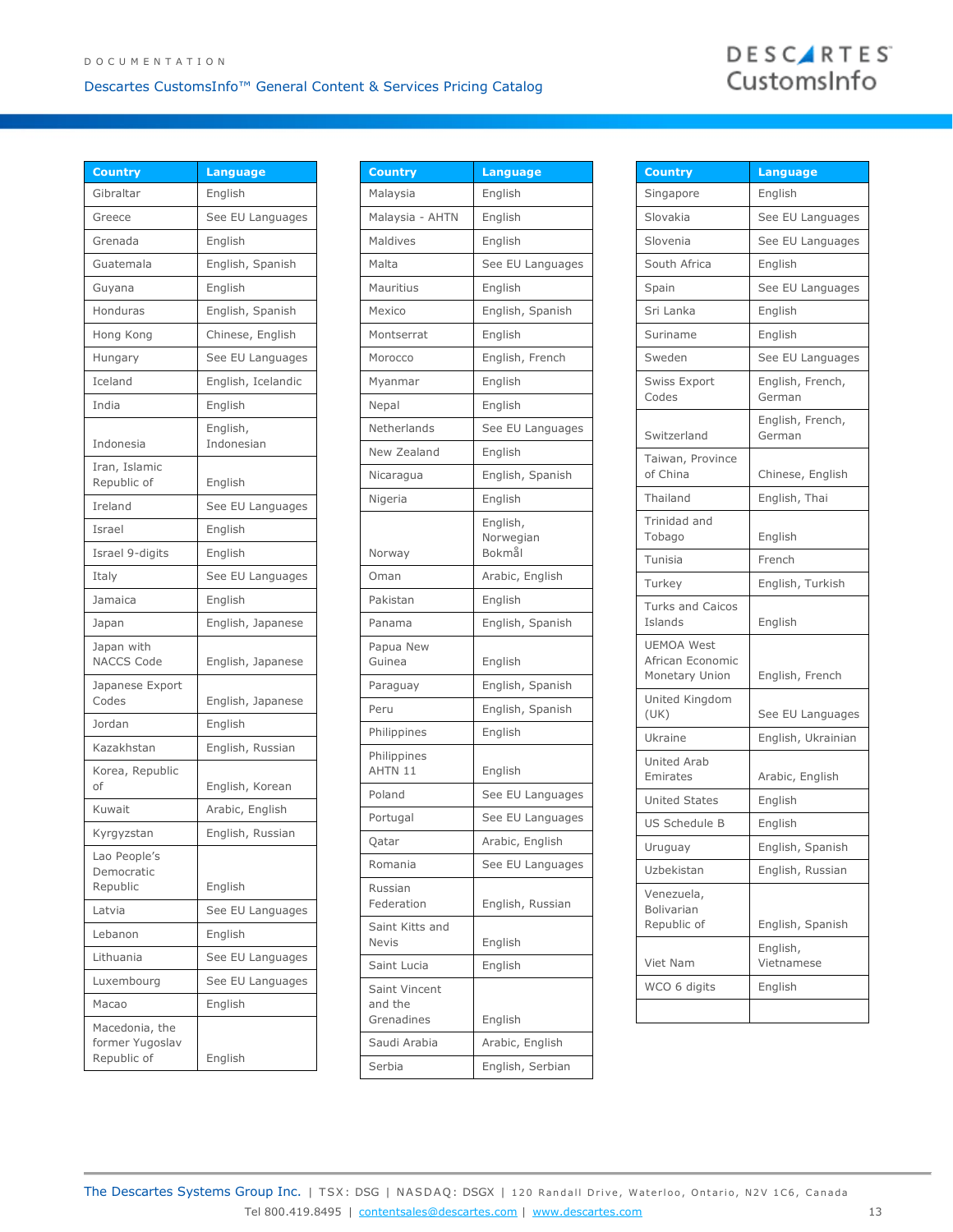# <span id="page-13-0"></span>**Multi-Version Tariffs- Additional Details**

| <b>Country</b>                                                | <b>Full description</b>                                                                                                                                                                                                                                                                                                                                                                                                                                                                                                                                                          |
|---------------------------------------------------------------|----------------------------------------------------------------------------------------------------------------------------------------------------------------------------------------------------------------------------------------------------------------------------------------------------------------------------------------------------------------------------------------------------------------------------------------------------------------------------------------------------------------------------------------------------------------------------------|
| Ecuador &<br>Ecuador with TNAN                                | The TNAN version has 14-digits, which is the base tariff plus "TNAN" codes. These<br>extend the tariff for regulatory purposes. Please note that the added data is offered in<br>Spanish only.                                                                                                                                                                                                                                                                                                                                                                                   |
| Israel<br>(Israel 9-digits)                                   | The 9-digit version of the Israel Tariff includes a "check-digit". The two versions of the<br>tariff are otherwise identical. The true HS is 8-digits, since the 9th digit has no effect<br>on classification, however some clients prefer the 9-digit version. Please note that it<br>appears that a check digit is required for import declarations.<br>(Note: As of April 2018 Israel appears to be preparing to move to a 10/11 digit tariff<br>but has not officially published or confirmed this. Once they officially make this change,<br>we will support that version). |
| Japan & Japan with<br>NACCS code                              | The Nippon Automated Cargo and Port Consolidated System (NACCS) code includes an<br>extra digit. It contains additional classification information that extends the regular<br>tariff. Please note that duties are not affected by the extra digit.                                                                                                                                                                                                                                                                                                                              |
| Malaysia &<br>Malaysia AHTN                                   | The regular version of the Malaysia Tariff is 9-digits and is considered the National<br>Tariff. Please note that Malaysia refers to this version as the "PDK". This is the version<br>used for all countries that are not members of ASEAN. The AHTN version is the ASEAN<br>Harmonized tariff version and contains 10-digits which includes 8-digits from AHTN and<br>2-digits that are specific to MY.                                                                                                                                                                        |
| Philippines &<br>Philippines AHTN 11;<br>P2 - Variable Length | The AHTN 11 version of the Philippines Tariff converts the last digit of the regular tariff<br>from a set of letters to a set of 3-digit codes (i.e.: A=100, B=200 etc.). It appears<br>that when filing electronically, the 3-digits should be used instead of the<br>letter. However, PH formally specifies their tariff with 9-digits, using the letter. There is<br>also a version known as P2 - variable length 8 & 9 digit codes.                                                                                                                                          |
| Philippines &<br>Thailand 8 digit                             | Both Philippines and Thailand tariffs are also available in full as 8 digits from the AHTN<br>tariff.                                                                                                                                                                                                                                                                                                                                                                                                                                                                            |
| Switzerland &<br>Swiss VLT                                    | The VLT stands for the "Variable Length Tariff" version. In this version, we drop the RC<br>codes (digits 9/10) and we also drop the statistical key, if there are no statistical keys<br>used (last 3 digits; i.e: if statistical key is 000, then we keep only 8 digits for the HS<br>code). We don't pad the HS codes to one uniform length, they vary from 8 to 11.                                                                                                                                                                                                          |
| Thailand & Thailand<br>8 (AHTN)                               | Thailand's tariff includes a 3-digit statistical key. (Total 11 digits). Some clients want<br>the version without the extra 3 digits. (These 3 digits do not affect duty rates). We<br>provide a basic 8-digit version which matches the plain AHTN for clients who want it.                                                                                                                                                                                                                                                                                                     |
| China and China 13<br>digit                                   | As of August 2018, China has adopted a new, 13-digit tariff, however implementation<br>has been questionable as China has not published reliable guidance to date on if the<br>new tariff is in effect yet. Some companies are immediately adopting the new version<br>and some are staying with the old 10-digit for now, so we are continuing to support<br>both at this time.                                                                                                                                                                                                 |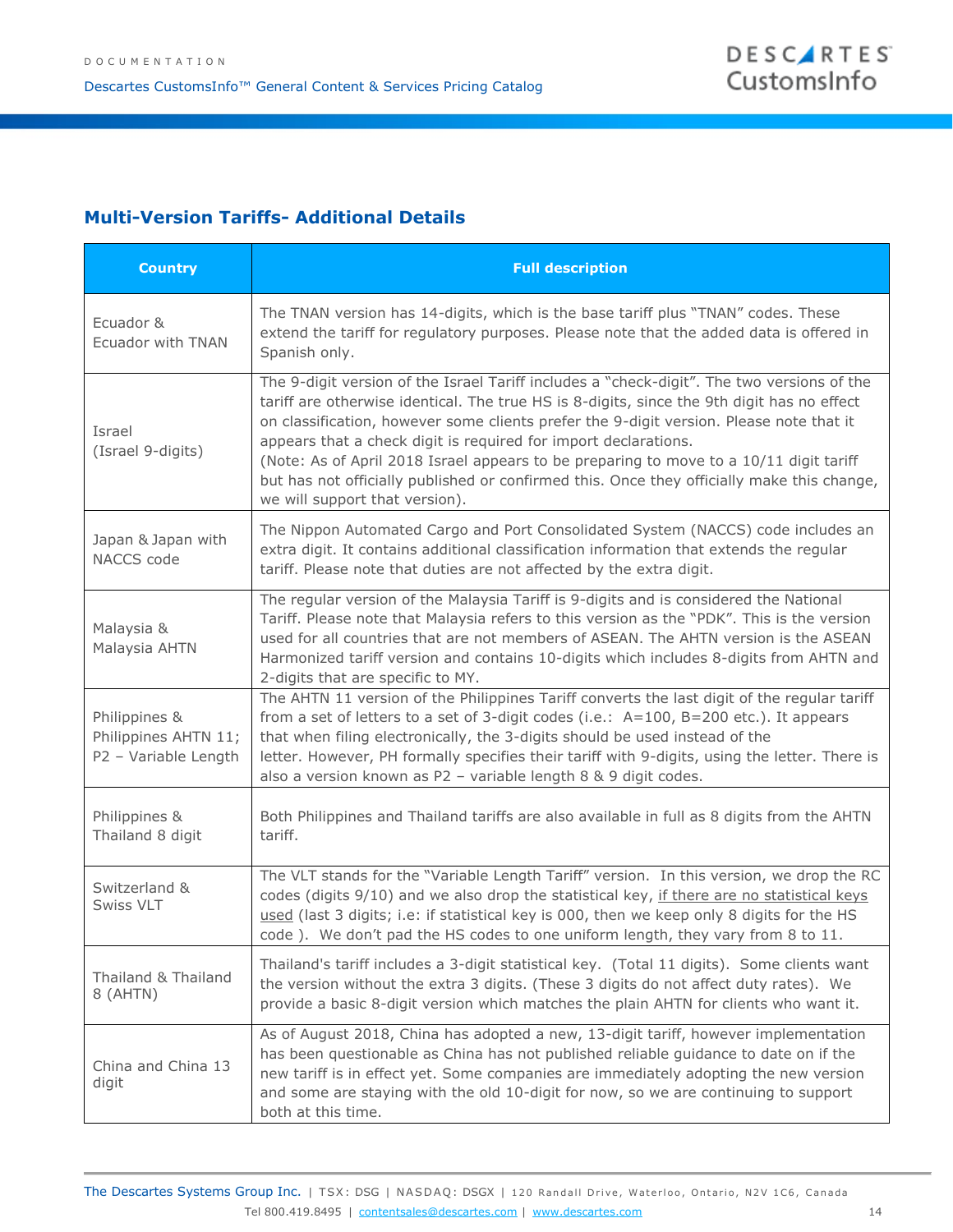# <span id="page-14-0"></span>**Country Regulatory Content**

| <b>Product</b>                      | Description                                                                                                                                                                                   |
|-------------------------------------|-----------------------------------------------------------------------------------------------------------------------------------------------------------------------------------------------|
| China SC and IQ Codes               | Available content from Chinese Other Government Agencies to help<br>improve compliance rates. Note: CN currently does not have a list of Dual<br>Use codes, but SC Codes can be used instead. |
| China Duty Rates                    | List of duties broken out with one duty rate per column. Available as .txt<br>file.                                                                                                           |
| China HS Code Descriptions          | List of HS Codes, UOMS, Start Dates and Descriptions. Available as .txt<br>file.                                                                                                              |
| Latin America Country Regulations   | Country Regulations by HS for the following countries: Argentina, Brazil,<br>Bolivia, Chile, Colombia, Ecuador, Mexico, Paraguay, Peru, Uruguay,<br>Venezuela.                                |
| Latin America Country Regulations   | Price is for complete list offering of all countries listed above.                                                                                                                            |
| Singapore Country Regulations       | Agency Regulations by HS Code. Call Client Manager for more details.                                                                                                                          |
| <b>Thailand Country Regulations</b> | Agency Regulations by HS Code. Call Client Manager for more details.                                                                                                                          |
| Taiwan Import and Export Codes      | Import Codes and Export Codes with HS correlation. Call Client Manager<br>for more details                                                                                                    |
| Canada OGD Data                     | Canada Other Government Departments data. Call Client Manager for<br>more details.                                                                                                            |

\*Additional country regulatory content may be available. If you need specific content not listed in the catalog, please discuss your needs with your Descartes CustomsInfo Client Manager.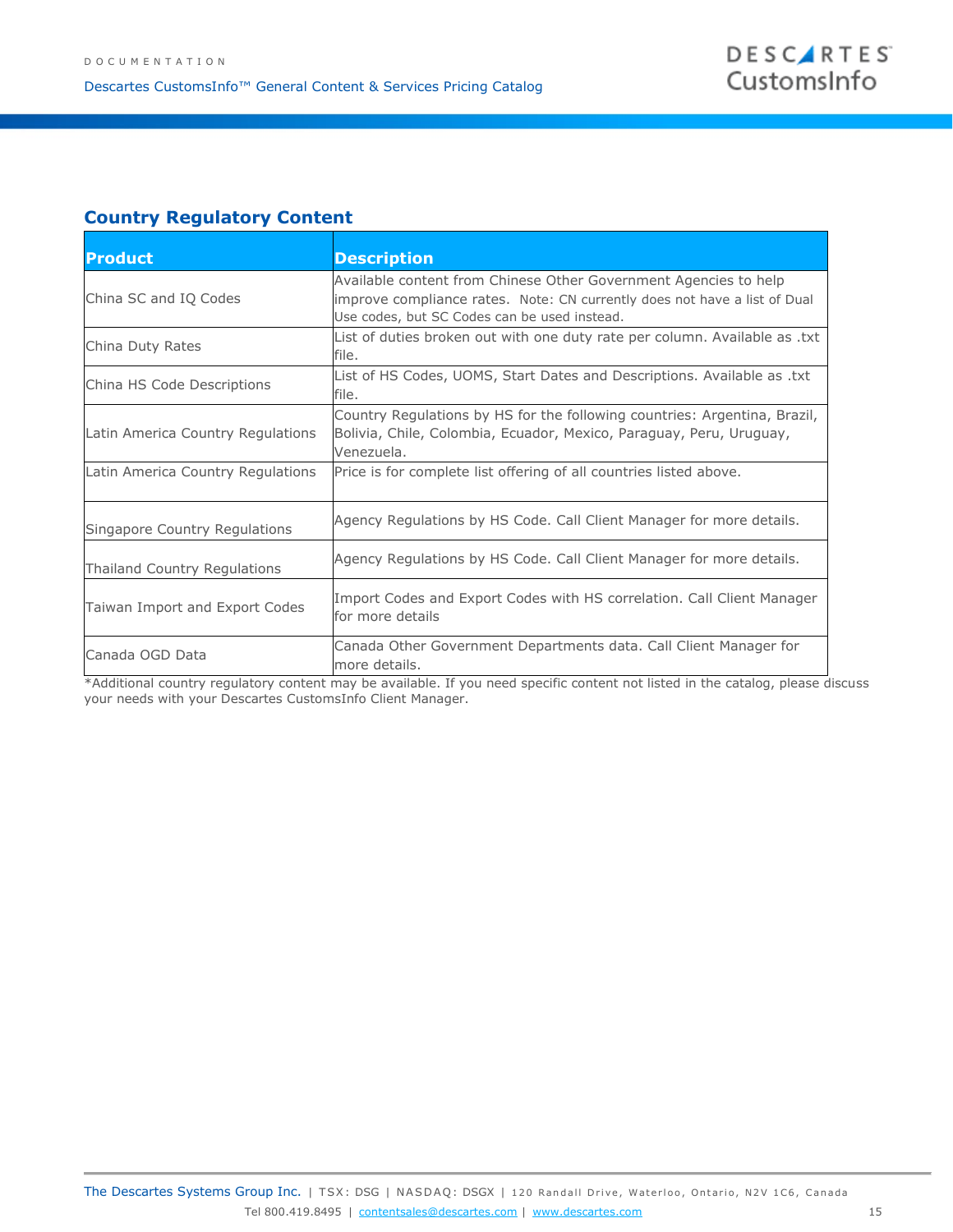# <span id="page-15-0"></span>**Export Content**

| <b>Product</b>                          | <b>Description</b>                                                                                                                                                                                                                                                                                                                        |  |  |  |
|-----------------------------------------|-------------------------------------------------------------------------------------------------------------------------------------------------------------------------------------------------------------------------------------------------------------------------------------------------------------------------------------------|--|--|--|
|                                         | Utilized when the country has a unique set of export codes (CA, AU,<br>Country Export Tariffs - for any country CN, EU, JP). For languages, see Table on pgs 10-11.                                                                                                                                                                       |  |  |  |
| Swiss Commodity (Export) Codes          | Includes, HTS, OGA - Swiss non-customs provisions codes, BSPC<br>- Licensing authority codes, and LDR - License Determination<br>records                                                                                                                                                                                                  |  |  |  |
| <b>US Schedule B</b>                    | Descartes Customs Info exclusive                                                                                                                                                                                                                                                                                                          |  |  |  |
|                                         | We support AU, CH, DE, EU, GB, HK, IN, JP, MX, MY, NO, NZ, SG,<br>TH, PK, KR, TW*, WAS (Wassenaar Agreement) and CA**.<br>All files are in English except for DE which is in German and CH which<br>is in French. MX is available in English and Spanish.<br>*TW does not have its own Dual Use codes, but does use the EU's<br>Dual Use. |  |  |  |
| Dual Use Regulations - See description. | **CA - See below.                                                                                                                                                                                                                                                                                                                         |  |  |  |
| Canada Dual Use and Export Controls     | Comprised of 7 sub-lists that include Dual Use, Military Lists and 5<br>others.                                                                                                                                                                                                                                                           |  |  |  |
| <b>US ECCN Text</b>                     | US ECCN Codes and Descriptions. This also includes reasons for<br>control and license exceptions.                                                                                                                                                                                                                                         |  |  |  |
|                                         | We have Military Lists for the following countries: AU, EU, HK, KR,<br>MY, MX, NZ, US, GB, FR, DE, SG, NO, WAS (Wassenaar<br>Agreement) and CA*.<br>All lists are in English. MX is available in English and Spanish.                                                                                                                     |  |  |  |
| Military Lists                          | *CA - see above line item                                                                                                                                                                                                                                                                                                                 |  |  |  |
| Foreign Port Codes                      |                                                                                                                                                                                                                                                                                                                                           |  |  |  |
| Denied & Sanctioned Parties Lists:      |                                                                                                                                                                                                                                                                                                                                           |  |  |  |
| Standard List Offering                  |                                                                                                                                                                                                                                                                                                                                           |  |  |  |
| Core Premium                            |                                                                                                                                                                                                                                                                                                                                           |  |  |  |
| Anti-Bribery and Corruption Package     | See the following pages for more information. Multiple package                                                                                                                                                                                                                                                                            |  |  |  |
| Banking and Monetary Authorities        | discounts available. Ask for more info.                                                                                                                                                                                                                                                                                                   |  |  |  |
| Law Enforcement Package                 |                                                                                                                                                                                                                                                                                                                                           |  |  |  |
| Health and Human Services Package       |                                                                                                                                                                                                                                                                                                                                           |  |  |  |
| Complete list offering                  |                                                                                                                                                                                                                                                                                                                                           |  |  |  |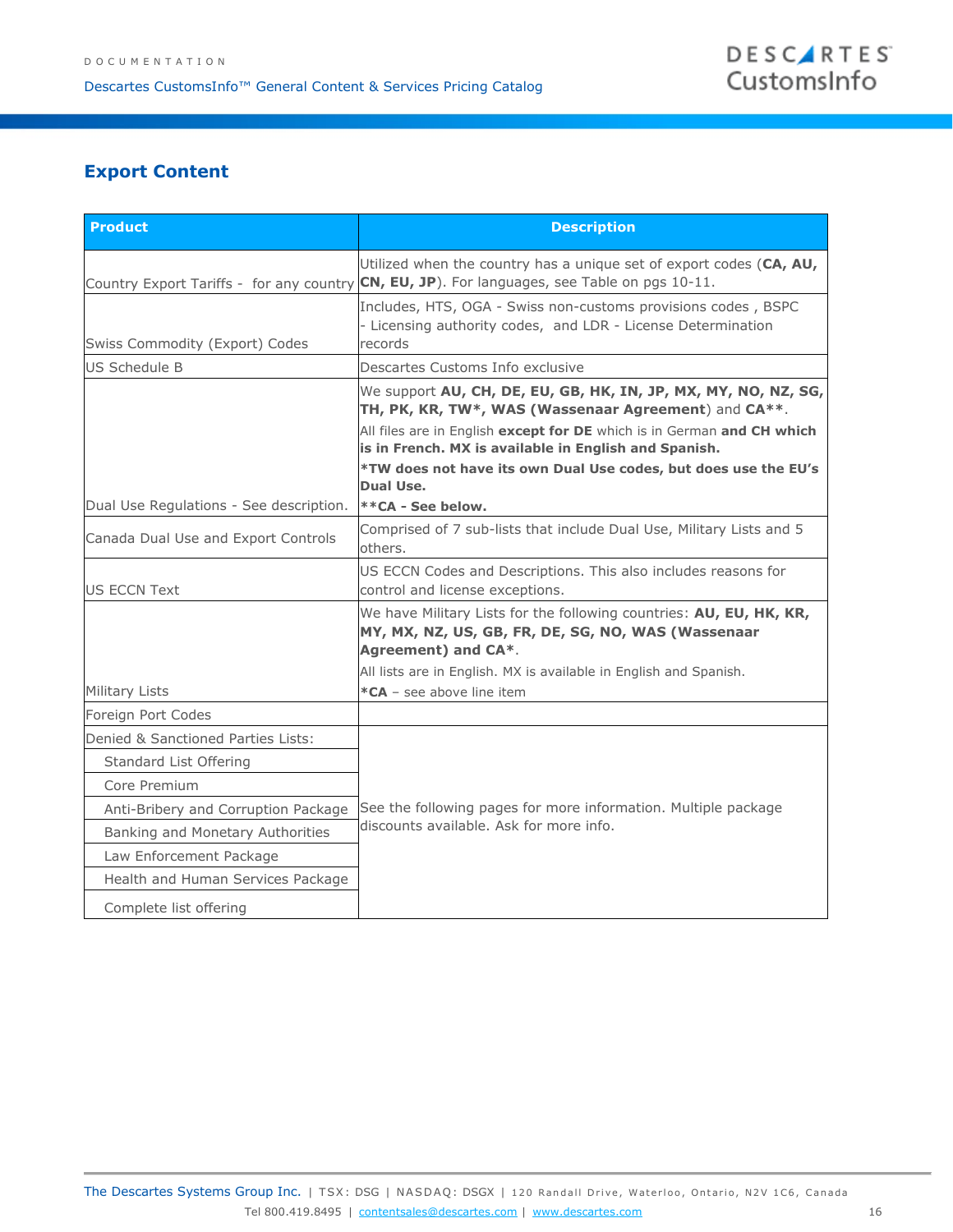# <span id="page-16-0"></span>**Descartes MK Denied Party Screening™ (Descartes MK DPS™) -**

## <span id="page-16-1"></span>**Standard List Offering Package**

| <b>Code</b> | <b>List Name</b>                                                                                | <b>Country</b> | <b>Issuing Authority</b>            |
|-------------|-------------------------------------------------------------------------------------------------|----------------|-------------------------------------|
| 561L        | List of Foreign Financial Institutions                                                          | US.            | US Dept. of Treasury                |
| balk        | SDN, Western Balkans (OFAC)                                                                     | US.            | US Dept. of Treasury                |
| cbw         | Chemical Biological Weapons Concerns (DOS)                                                      | US             | US Dept. of State                   |
| coted       | Specially Designated National Cote d'Ivoire (OFAC)                                              | US             | US Dept. of Treasury                |
| cr224       | Countering America's Adversaries Through Sanctions Act of<br>2017 (CAATSA) - Section 224 (OFAC) | US             | US Dept. of Treasury                |
| cyber       | Malicious Cyber-Enabled Activities (OFAC)                                                       | US.            | US Dept. of Treasury                |
| dos         | Department of State Debarred Parties (DOS)                                                      | US             | US Dept. of State                   |
| doscu       | Department of State Cuba Restricted List                                                        | US             | US Dept. of State                   |
| dto         | Designated Terrorist Organization (DOS/OFAC)                                                    | US             | US Dept. of State                   |
| erl         | End-User Requiring License - Entity List                                                        | US             | US Dept. of Commerce                |
| eus         | European Union Sanctions List                                                                   | EU             | European Union                      |
| fsel        | Foreign Sanctions Evaders List (OFAC)                                                           | US             | US Dept. of Treasury                |
| finc        | Money Laundering Concerns (FINCEN)                                                              | US             | US Dept. of Treasury                |
| gpc         | German Proliferation Concerns (Concern List Only)                                               | DE             | German Government (BAFA)            |
| hrit        | Human Rights Information Technology (OFAC)                                                      | US             | US Dept. of Treasury                |
| isa         | Iran Sanctions Act (DOS)                                                                        | US             | US Dept. of State                   |
| inksa       | Iran, North Korea and Syria Non-proliferation Act                                               | US.            | US Dept. of State                   |
| inpa        | Iran Non-proliferation Act                                                                      | US             | US Dept. of State                   |
| iran        | Iranian Transactions and Sanctions Regs. (OFAC)                                                 | US             | US Dept. of Treasury                |
| isna        | Iran and Syria Non-proliferation Act (DOS)                                                      | US             | US Dept. of State                   |
| jpc         | Japanese Proliferation Concerns (METI)                                                          | JP             | Japanese Ministry of Economy, Trade |
| Ime         | Transfer of Lethal Military Equipment (DOS)                                                     | US.            | US Dept. of State                   |
| mt          | Missile Technology Concerns (DOS)                                                               | US             | US Dept. of State                   |
| mvc         | Merchant Vessel, Cuba (OFAC)                                                                    | US             | US Dept. of Treasury                |
| npwmd       | Weapons of Mass Destruction Proliferators and Their<br>Supporters                               | US             | US Dept. of Treasury                |
| nsplc       | Non-SDN Palestinian Legislative Council (OFAC)                                                  | US             | US Dept. of Treasury                |
| rfc         | Red Flag Concerns (BIS)                                                                         | US             | US Dept. of Commerce                |
| sdgt        | Specially Designated Global Terrorist -SDGT (OFAC)                                              | US             | US Dept. of Treasury                |
| sdme        | Specially Designated Terrorists - SDME (OFAC)                                                   | US             | US Dept. of Treasury                |
| sdnb        | Specially Designated National, Belarus (OFAC)                                                   | US             | US Dept. of Treasury                |
| sdnbi       | Specially Designated Nationals, Burundi                                                         | US             | US Dept. of Treasury                |
| sdnc        | Specially Designated Nationals, Cuba (OFAC)                                                     | US             | US Dept. of Treasury                |
| sdncf       | Specially Designated Nationals, Central African Republic                                        | US             | US Dept. of Treasury                |
| sdnco       | Specially Designated National, Congo (OFAC)                                                     | US             | US Dept. of Treasury                |
| sdni        | Specially Designated Nationals, Iraq (OFAC)                                                     | US             | US Dept. of Treasury                |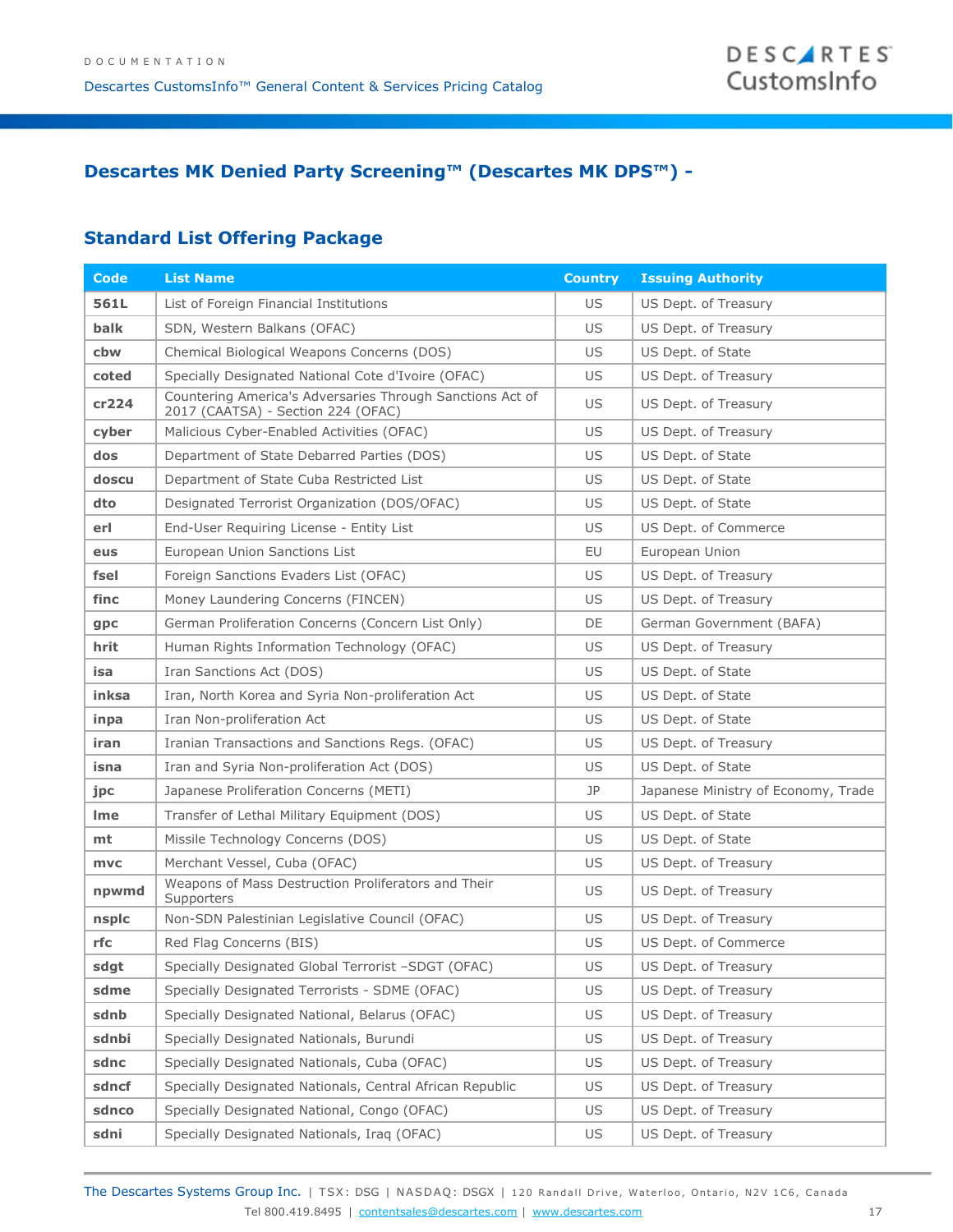| <b>Code</b> | <b>List Name</b>                                        | <b>Country</b> | <b>Issuing Authority</b>  |
|-------------|---------------------------------------------------------|----------------|---------------------------|
| sdnk        | Specially Designated Nationals, North Korea (OFAC)      | US.            | US Dept. of Treasury      |
| sdnl        | Specially Designated Nationals, Libya (OFAC)            | <b>US</b>      | US Dept. of Treasury      |
| sdnlb       | Specially Designated National, Lebanon                  | <b>US</b>      | US Dept. of Treasury      |
| sdnlr       | Specially Designated National, Liberia                  | US             | US Dept. of Treasury      |
| sdnm        | Specially Designated National, Myanmar (Burma)          | <b>US</b>      | US Dept. of Treasury      |
| sdnr        | Specially Designated National, Iran (OFAC)              | US             | US Dept. of Treasury      |
| sdns        | Specially Designated National, Sudan (OFAC)             | US.            | US Dept. of Treasury      |
| sdnss       | Specially Designated National, South Sudan (OFAC)       | US             | US Dept. of Treasury      |
| sdnsm       | Specially Designated Nationals, Sergei Magnitsky (OFAC) | US.            | US Dept. of Treasury      |
| sdnye       | Specially Designated Nationals, Yemen (OFAC)            | US.            | US Dept. of Treasury      |
| sdnso       | Specially Designated National, Somalia (OFAC)           | <b>US</b>      | US Dept. of Treasury      |
| sdnsy       | Specially Designated National, Syria (OFAC)             | US.            | US Dept. of Treasury      |
| sdnt        | Specially Designated Narcotic Trafficker (OFAC)         | US.            | US Dept. of Treasury      |
| sdnua       | Specially Designated National, Ukraine (OFAC)           | <b>US</b>      | US Dept. of Treasury      |
| sdnve       | Specially Designated Nationals, Venezuela (OFAC)        | US             | US Dept. of Treasury      |
| sdnz        | Specially Designated National, Zimbabwe (OFAC)          | US.            | US Dept. of Treasury      |
| ssil        | Sectoral Sanctions Identifications List (OFAC)          | <b>US</b>      | US Dept. of Treasury      |
| tdo         | Denied Persons List (BIS)                               | US.            | US Dept. of Commerce      |
| tco         | <b>Transnational Criminal Organizations</b>             | <b>US</b>      | US Dept. of Treasury      |
| ukpc        | UK Proliferation Concerns (Concern List Only)           | GB             | Government Authority - UK |
| uns         | United Nations Security Council Sanctions               | <b>UN</b>      | <b>United Nations</b>     |

# <span id="page-17-0"></span>**Core Premium Package**

| Code | <b>List Name</b>                                      | <b>Country</b> | <b>Issuing Authority</b>                                        |
|------|-------------------------------------------------------|----------------|-----------------------------------------------------------------|
| acl  | Australian Consolidated List                          | AU             | Department of Foreign Affairs and Trade                         |
| boe  | Bank of England--Financial Sanctions<br>(HM Treasury) | GB.            | <b>HM Treasury</b>                                              |
| ctl  | Canadian Restricted Entities                          | CA             | Department of Foreign Affairs and<br><b>International Trade</b> |
| fbi  | FBI Most Wanted List                                  | US.            | Federal Bureau of Investigation (FBI)                           |
| qsa  | <b>GSA Debarred Bidders List</b>                      | US.            | System for Award Management (SAM)                               |
| seco | Swiss Restricted List                                 | <b>CH</b>      | Sanctions de la Suisse                                          |
| wb   | World Bank - List of Debarred/Ineligible Firms        | XX             | World Bank                                                      |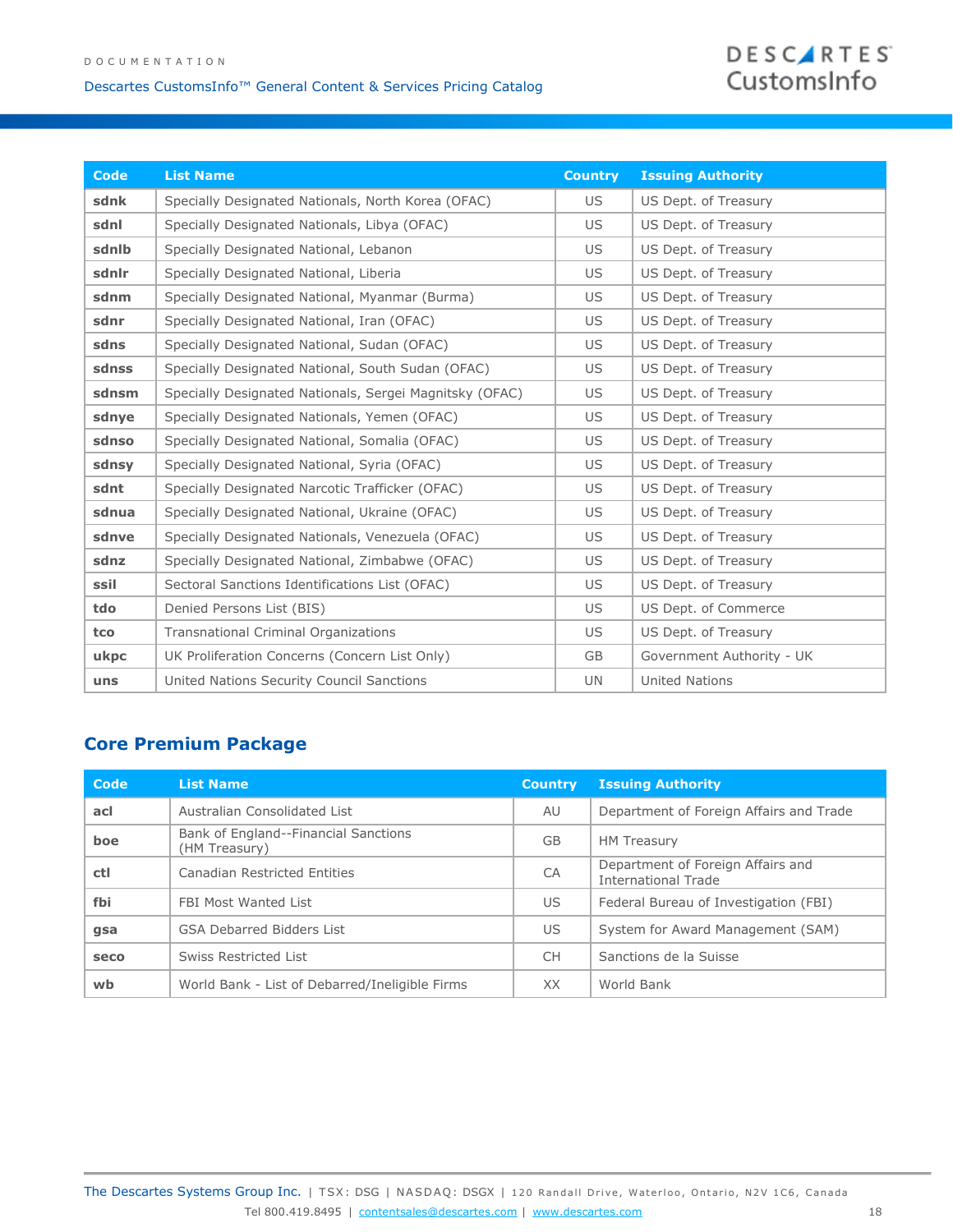## <span id="page-18-0"></span>**Anti-Bribery & Corruption Package**

| Code  | List Name                                       | <b>Country</b> | <b>Issuing Authority</b>                                                 |
|-------|-------------------------------------------------|----------------|--------------------------------------------------------------------------|
| pep   | <b>Politically Exposed Persons</b>              | XX             | Domestic and Worldwide                                                   |
| fcpa  | Foreign Corrupt Policy Act Related Enforcements | US             | US Department of Justice and Securities<br>and Exchange Commission (SEC) |
| pepru | <b>Politically Exposed Persons</b>              | US             | US Dept. of Treasury                                                     |

# <span id="page-18-1"></span>**Banking & Monetary Authorities Package**

| <b>Code</b> | <b>List Name</b>                                                | <b>Country</b> | <b>Issuing Authority</b>                                                          |
|-------------|-----------------------------------------------------------------|----------------|-----------------------------------------------------------------------------------|
| circ        | China Insurance Regulatory Commission                           | <b>CN</b>      | China Insurance Regulatory Commission                                             |
| <b>CSrC</b> | China Securities Regulatory Commission                          | <b>CN</b>      | Administrative Sanction Decisions Ban of<br>Market Entry Administrative Penalties |
| hkma        | Hong Kong Monetary Authority Fraudulent Websites                | HK.            | Hong Kong Monetary Authority                                                      |
| idaus       | Iran Divestment and Sudan Scrutinized Companies                 | US             | Participating US States                                                           |
| iadb        | Inter-American Development Bank                                 | US             | Inter-American Development Bank                                                   |
| occub       | Office of the Comptroller of the Currency<br>Unauthorized Banks | US             | US Dept. of Treasury                                                              |
| masea       | Monetary Authority of Singapore Enforcement<br>Actions          | SG             | Monetary Authority of Singapore (MAS)                                             |
| masia       | Monetary Authority of Singapore Investor Alert                  | SG             | Monetary Authority of Singapore (MAS)                                             |
| mex         | National Banking Commission and Securities                      | <b>MX</b>      | Comisión Nacional Bancaria y de Valores                                           |
| mfcfr       | Monetary and Financial Code France                              | FR.            | Directorate-General of the Treasury                                               |

# <span id="page-18-2"></span>**Law Enforcement Package**

| Code  | <b>List Name</b>                                          | <b>Country</b> | <b>Issuing Authority</b>                                |
|-------|-----------------------------------------------------------|----------------|---------------------------------------------------------|
| aff   | Air Force Fugitives                                       | US.            | Office of Special Investigations                        |
| amwf  | Army Most Wanted Fugitives                                | US             | Office of the Provost Marshal General of the<br>US Army |
| atfmw | Alcohol, Tobacco, Firearms and Explosives<br>Most Wanted  | US.            | Dept. of Justice                                        |
| aulto | Australia Listed Terrorist Organisations                  | AU             | National Security AU                                    |
| cbsaw | Canadian Border Services Agency Wanted List               | <b>CA</b>      | Canada Border Services Agency                           |
| deamw | Drug Enforcement Administration Most Wanted               | US             | Dept. of Justice                                        |
| eusab | European Union Sanctions - Air Ban                        | EU             | European Union (EU)                                     |
| inblf | India Blacklisted Firms                                   | IN             | Ministry of Defense India                               |
| inbo  | India Banned Terrorist Organizations                      | <b>IN</b>      | Ministry of Home Affairs                                |
| icemw | <b>Immigration Customs and Enforcement</b><br>Most Wanted | US.            | Dept. of Homeland Security                              |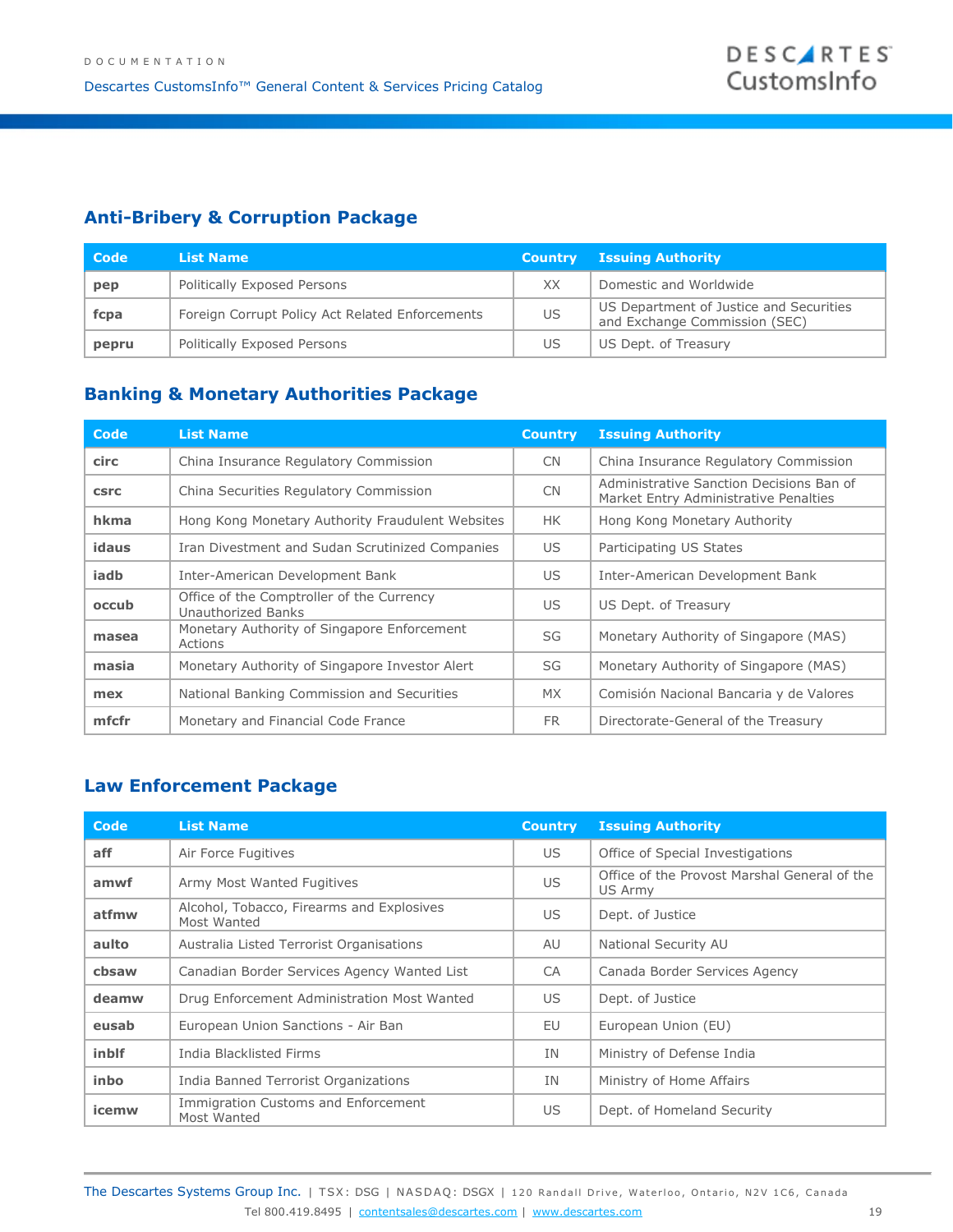| Code  | <b>List Name</b>                                                  | <b>Country</b> | <b>Issuing Authority</b>                          |
|-------|-------------------------------------------------------------------|----------------|---------------------------------------------------|
| inpol | <b>INTERPOL - Wanted Persons</b>                                  | <b>FR</b>      | The International Criminal<br>Police Organization |
| rcmp  | <b>RCMP Most Wanted</b>                                           | CA             | Royal Canadian Mounted Police                     |
| ncis  | Naval Criminal Investigative Service -<br><b>Wanted Fugitives</b> | <b>US</b>      | Naval Criminal Investigative Service              |
| nntl  | Netherlands National Terrorism List                               | <b>NL</b>      | Government of Netherlands                         |
| nrp   | Narcotics Rewards Program                                         | US             | Department of State                               |
| nzwa  | NZ Wanted to arrest List.                                         | NZ             | NZ Police                                         |
| nzuns | NZ UNSC 1373 Unilateral List                                      | NZ             | New Zealand Police                                |
| ruito | Russia International Terrorist Organizations                      | <b>RU</b>      | Russian Federation Supreme Court                  |
| sawm  | Saudi Arabia Militants List                                       | SA             | Ministry of Interior Kingdom of Saudi Arabia      |
| ssmwf | Secret Service Most Wanted Fugitives                              | <b>US</b>      | <b>US Secret Service</b>                          |
| sgts  | Singapore Terrorism Suppression                                   | SG             | Government of Singapore                           |
| uaetl | United Arab Emirates Terrorist List                               | AE             | Ministry of Cabinet Affairs UAE                   |
| usms  | US Marshals Service - Profiled Fugitives                          | US.            | United States Marshals Service                    |
| uspis | US Postal Inspection Service -<br>Most wanted                     | US             | <b>USPS Most Wanted Statewide</b>                 |

# <span id="page-19-0"></span>**Health & Human Services Package**

| Code  | <b>List Name</b>                                   | <b>Country</b> | <b>Issuing Authority</b>                                                              |
|-------|----------------------------------------------------|----------------|---------------------------------------------------------------------------------------|
| fdadl | FDA Debarment List                                 | US             | US Food and Drug Administration                                                       |
| leie  | HHS OIG List of Excluded Individuals/Entities      | US             | US Department of Health & Human Services                                              |
| paal  | NIH PHS Administrative Actions Listing             | US             | US Food and Drug Administration                                                       |
| smel  | <b>State Medical Exclusion Lists</b>               | US             | Published independently by 28 US states.<br>Please contact Descartes for a full list. |
| trlci | Totally Restricted List for Clinical Investigators | US             | US Food and Drug Administration                                                       |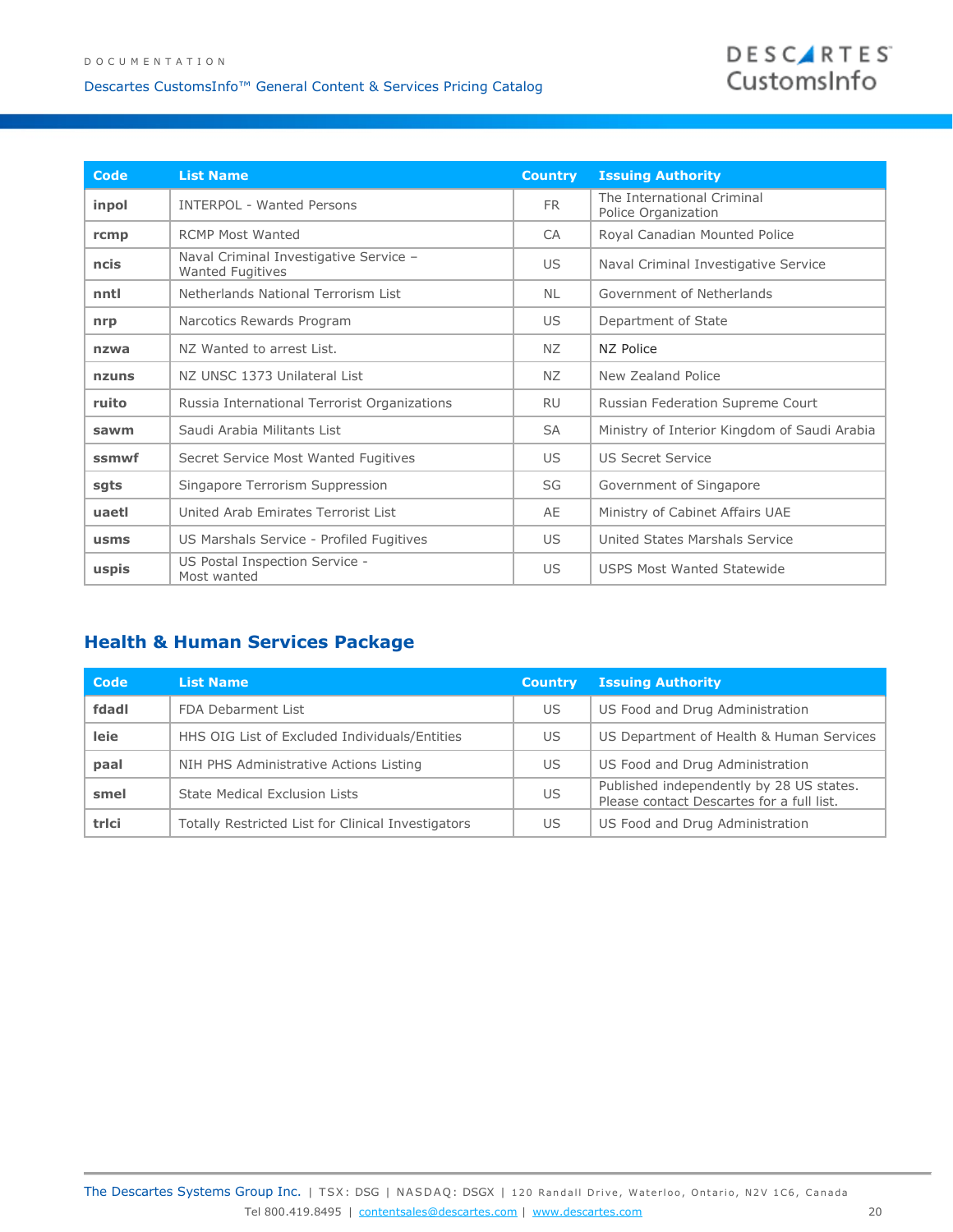#### <span id="page-20-0"></span>**Miscellaneous**

| Code         | <b>List Name</b>                                          | <b>Country</b> | <b>Issuing Authority</b>           |
|--------------|-----------------------------------------------------------|----------------|------------------------------------|
| <b>CBPFL</b> | Customs and Border Protection Forced Labor                | US.            | US Customs and Border Protection   |
| <b>FCAMY</b> | Financial Consumer Alert List                             | MY.            | Central Bank of Malaysia           |
| <b>FDAWL</b> | Food and Drug Administration Warning Letter               | US.            | U.S. Food & Drug Administration    |
| <b>CITA</b>  | Committee for the Implementation of<br>Textile Agreements | US.            | International Trade Administration |
| mkd50        | Descartes MK Denial.com "50%" list                        | US.            | Dept. of Treasury                  |
| <b>MYCFT</b> | Malaysia Countering Financing of Terrorism                | <b>MY</b>      | Ministry of Home affairs           |
| <b>NORBL</b> | Norwegian Black List                                      | <b>NO</b>      | Directorate of Fisheries           |

#### <span id="page-20-1"></span>**Vessels**

| Code         | <b>List Name</b>                       |           | Country Issuing Authority |
|--------------|----------------------------------------|-----------|---------------------------|
| <b>CGLVP</b> | Coast Guard List of Vessels Prohibited | US        | United States Coast Guard |
| <b>NORBL</b> | Norwegian Black List                   | <b>NO</b> | Directorate of Fisheries  |

**\*DPS List content can also be viewed at** [https://www.descartes.com/documents/descartes-mk-denied-party-screening](https://webmail.descartes.com/owa/redir.aspx?SURL=9LfO_Ae3AmrwSpcwtap59wvuzZ-6oyuToppyyYaXLgr-BC0i6EDVCGgAdAB0AHAAcwA6AC8ALwB3AHcAdwAuAGQAZQBzAGMAYQByAHQAZQBzAC4AYwBvAG0ALwBkAG8AYwB1AG0AZQBuAHQAcwAvAGQAZQBzAGMAYQByAHQAZQBzAC0AbQBrAC0AZABlAG4AaQBlAGQALQBwAGEAcgB0AHkALQBzAGMAcgBlAGUAbgBpAG4AZwAtAGwAaQBzAHQALQBvAGYAZgBlAHIAaQBuAGcAcwA.&URL=https%3a%2f%2fwww.descartes.com%2fdocuments%2fdescartes-mk-denied-party-screening-list-offerings)[list-offerings](https://webmail.descartes.com/owa/redir.aspx?SURL=9LfO_Ae3AmrwSpcwtap59wvuzZ-6oyuToppyyYaXLgr-BC0i6EDVCGgAdAB0AHAAcwA6AC8ALwB3AHcAdwAuAGQAZQBzAGMAYQByAHQAZQBzAC4AYwBvAG0ALwBkAG8AYwB1AG0AZQBuAHQAcwAvAGQAZQBzAGMAYQByAHQAZQBzAC0AbQBrAC0AZABlAG4AaQBlAGQALQBwAGEAcgB0AHkALQBzAGMAcgBlAGUAbgBpAG4AZwAtAGwAaQBzAHQALQBvAGYAZgBlAHIAaQBuAGcAcwA.&URL=https%3a%2f%2fwww.descartes.com%2fdocuments%2fdescartes-mk-denied-party-screening-list-offerings)